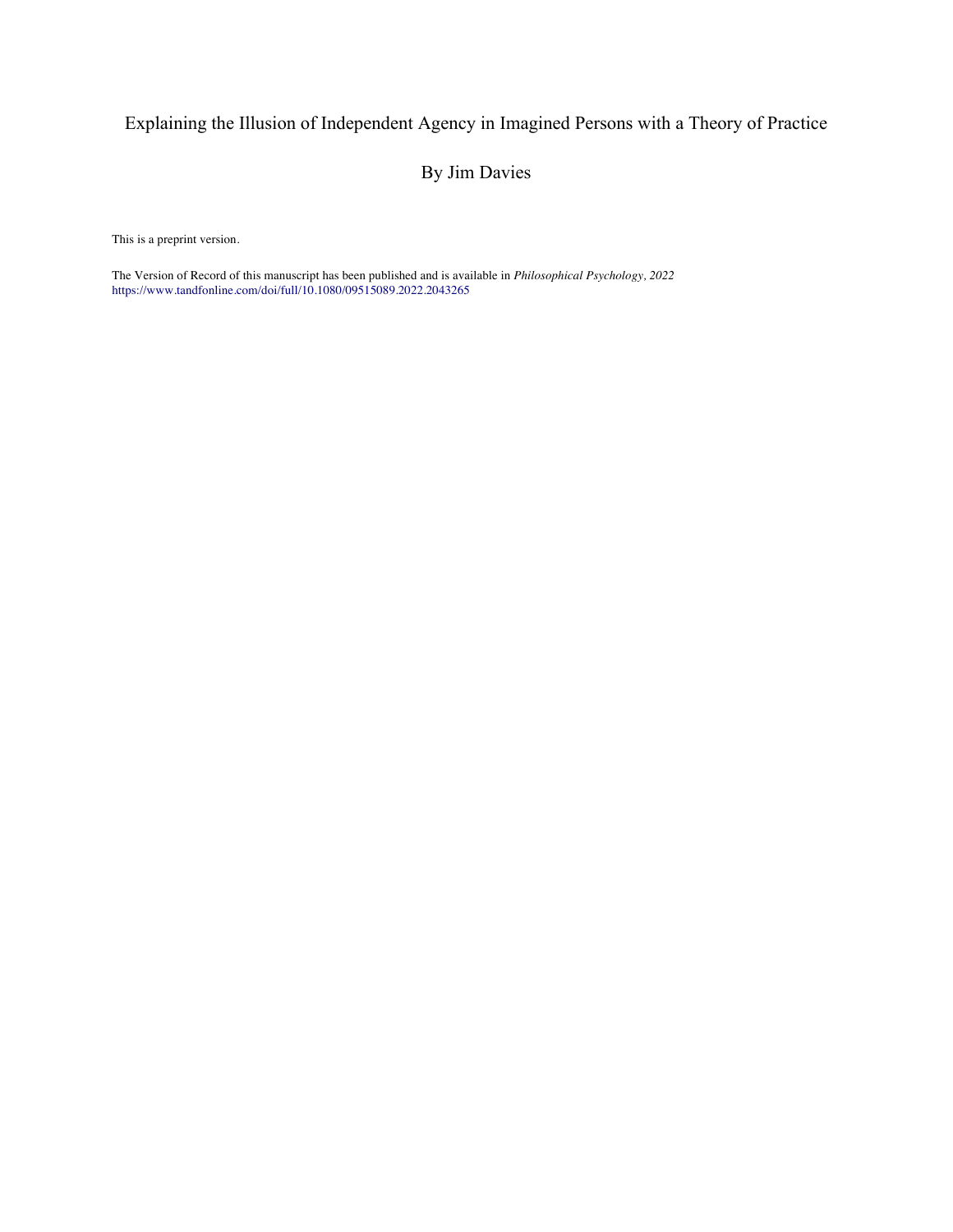## **Abstract**

Many mental phenomena involve thinking about people who do not exist. Imagined characters appear in planning, dreams, fantasizing, imaginary companions, bereavement hallucinations, auditory verbal hallucinations, and as characters created in fictional narratives by authors. Sometimes these imagined persons are felt to be completely under our control, as when one fantasizes about having a great time at a party. Other times, characters feel as though they are outside of our conscious control. Dream characters, for example, are experienced by dreamers as autonomous entities, and often do things that frighten and surprise dreamers. Some imagined persons, such as characters in fiction, start off under conscious control of the author, but over time, can appear to gain an illusion of independent agency. I propose an explanation for different autonomy attributions: characters are by default non-autonomous, unless their personalities are well-practiced. Characters become autonomous because modeling their thinking has become automatized, like many other well-practiced activities.

**Address for correspondence:** Prof. Jim Davies, Department of Cognitive Science, 2208 Dunton Tower, Carleton University, Ottawa, Ontario, Canada, K1S 5B6 **Email:** jim@jimdavies.org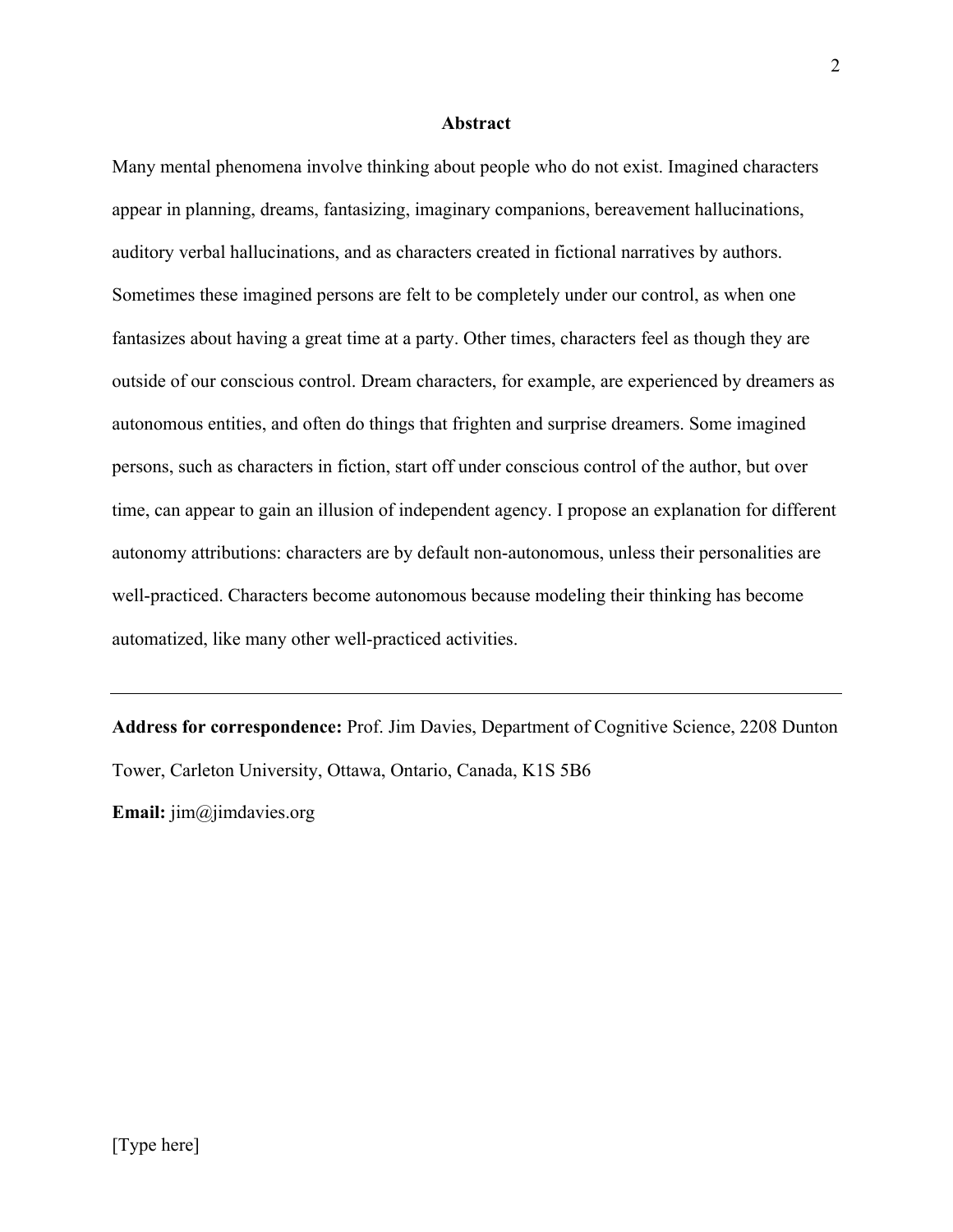#### **1. Introduction**

People can imagine make-believe situations, and often these situations involve characters. These imagined persons are sometimes felt to be under the imaginer's conscious control, as when, for instance, thinking about how one's self and spouse might allocate duties after work to make sure the children are picked up, the dog is walked, and dinner is cooked. One might suppose that this is a defining feature of imagination. However, it does not always obtain. There are times when imagined persons feel to be completely autonomous, outside of our conscious control. Dream characters are examples of this, as they often surprise and even frighten the dreamers who created them. Dreaming might not strike one as a prototypical example of imagination, but in this paper I will refer to an *imagined person* as any representation and mental simulation of a person in the mind of a person. This simulation might be brought about in many ways, including dreaming, hallucination, and voluntary fantasizing.

Some characters begin as feeling in conscious control (non-autonomous) but seem to become autonomous over time. A striking example of this is with some fiction writers, who claim that, after writing for a while, some of their major characters won't do what the authors need them to do for the plot, and getting them to behave requires negotiation.

Of course this feeling of imagined character autonomy is illusory—these characters do not have minds of their own, and the imaginer's mind is indeed controlling these characters, but the processing is subconscious, resulting in an *feeling* of autonomy that can be attributed to the imagined person, sometimes known as a *diminished sense of agency* (Bayne & Levy, 2006; Bergman-Hai, Kessler, & Soffer-Dudek, 2020) or the *illusion of independent agency* (the feeling of other-as-agent vs self-as-agent, Jones & Fernyhough, 2007). This is the feeling that one is engaging in actions that one did not voluntarily initiate. Strictly speaking, the characters are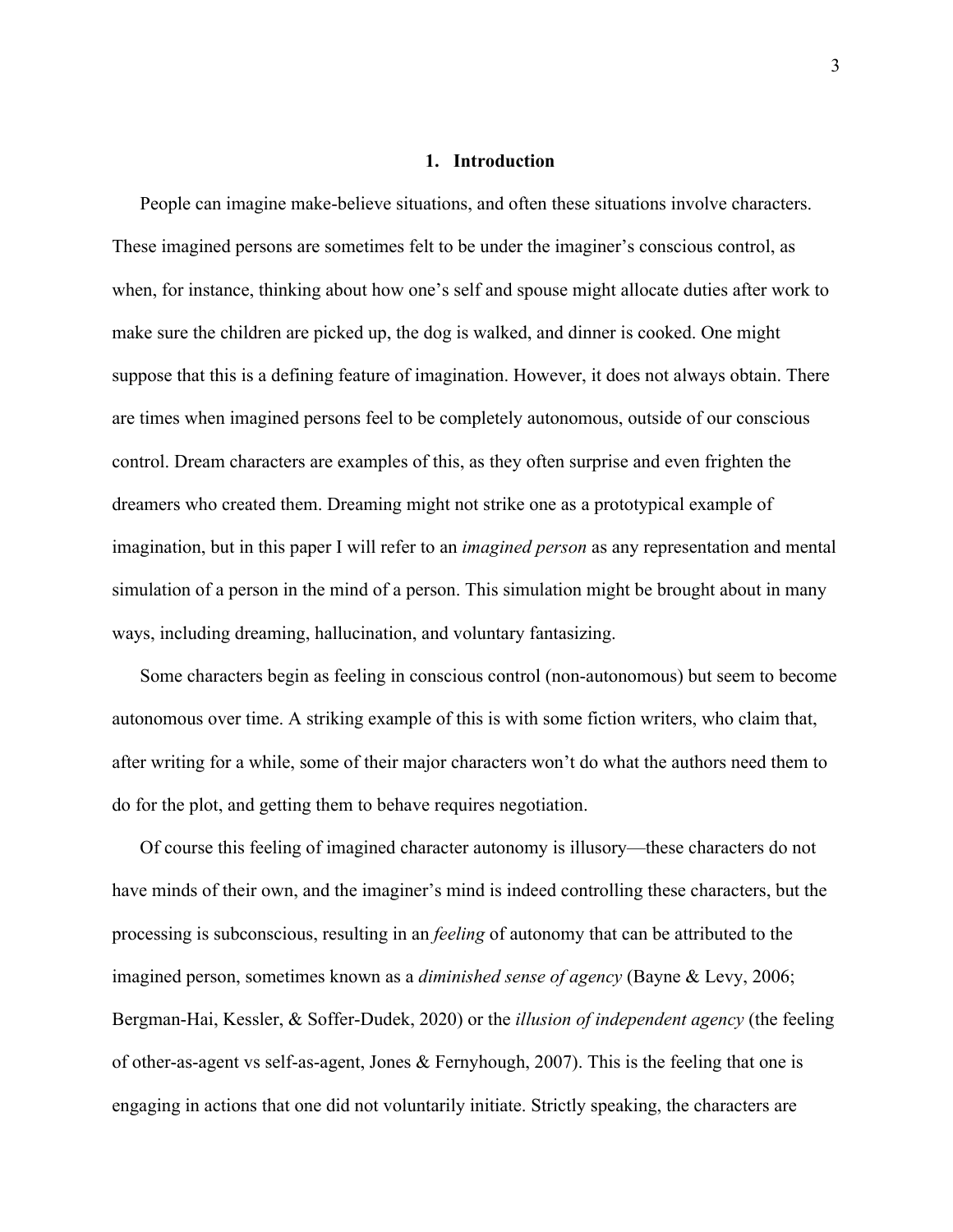never truly autonomous, but for simplicity I will refer to imagined persons as *autonomous* and *non-autonomous* as a shorthand for how imaginers experience them, rather than what they actually are. Finally, this illusion of independent agency can be experienced even if the imaginer doesn't *believe* that the agent is independent (Foxwell, Anderson-Day, Fernyhough & Woods, 2020). This contrast between our experience and the beliefs we endorse is also seen when one looks at an optical illusion that makes one line look longer than another: we can perceive that one line is longer yet simultaneously believe, after we understand that we are looking at an illusion, that they are the same length.

Why are some imagined persons autonomous, and others are not? This question has been largely ignored in the literature to date. There is only one theory that has tried to explain it: the idea that the illusion of independent agency might be the result of automatization was first introduced by Marjorie Taylor, Sara D. Hodges, and Adele Kohányi (2003). In brief, the idea is that our control of imagined persons becomes autonomous the same way our motor actions become autonomous with practice. However, this automatization theory was presented only in the context of fiction characters and imaginary companions.

In this article I will flesh out this idea and expand it to attempt to explain autonomy for *all* of the different kinds of imagined persons known to be simulated in people's minds. I will explore possible alternative explanations in a later section.

#### **2. The Practice Theory**

[Type here] What I seek to explain is why some imagined characters feel to be autonomous and others non-autonomous, and others feel more autonomous over time. My theory is that autonomy can be explained using what we know about mental models and learning. Characters can feel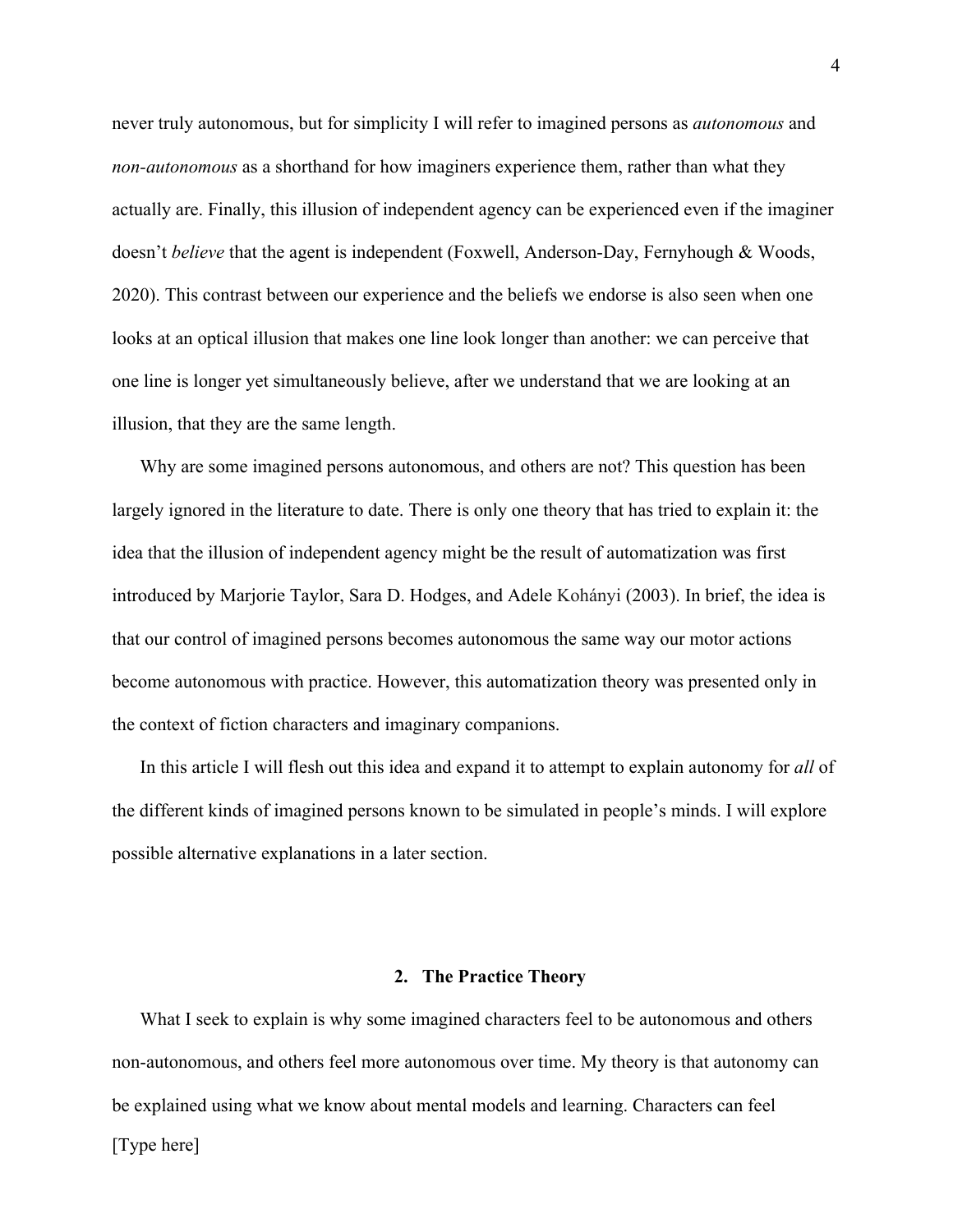autonomous when the imaginer has a rich mental model of the character. This can be because it is based on a real or imagined person who is well known to the imaginer, or a *stock* character, such as "dangerous man," or "average kid."

Characters will feel non-autonomous when the imaginer has no rich mental representation, and as such requires the imaginer to use deliberative, conscious mental resources to control the character. Sometimes characters can start non-autonomous, but, through practice, the imaginer develops sufficiently detailed mental models such that the process of predicting the character's behavior becomes automatic and unconscious for the same reason that physical activities do through practice: automatization. At this point, the character will feel autonomous.

This happens because we become unaware of the processing involved with modeling the imagined person's behavior. When one first learns to type, they are aware of every finger and every press of the keyboard. Over time, one automatizes this process and can focus on other things, such as the content of what they want to write, while unconsciously carrying out those actions that consumed their conscious mind in the beginning. Phenomenologically, the keypress actions fade from consciousness, and it feels like your body knows what to do without your having to consciously monitor every finger's movement. The popular term "muscle memory" is instructive: you feel that your muscles know what they are doing, and you do not. When people attempt to describe how they do automatized activities, they often describe them incorrectly. For example, people use countersteering to turn a bicycle but are unaware, and will sometimes even deny, that they are doing this.

The psychological concept of *automatization* typically involves the attributes of uncontrollability, unconsciousness, efficiency, and automaticity. Some scholars hold that all four are required for something to be considered automatic, others that a particular case is more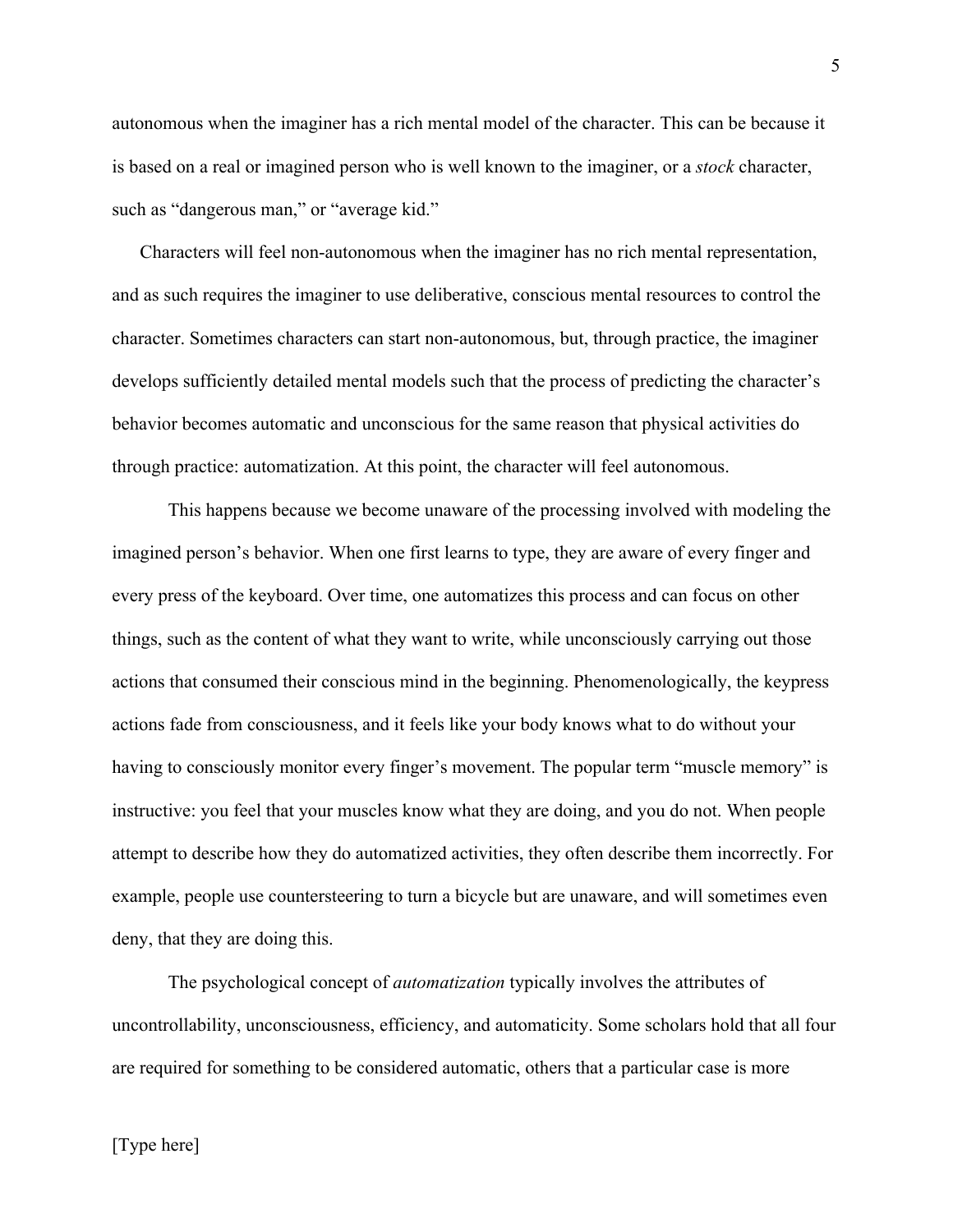automatic in relation to how many of these attributes are present, and some hold that autonomy is the only necessary condition (Bergman-Hai, Kessler, & Soffer-Dudek, 2020). In this paper, when I refer to automatization, I am referring to the attribute of autonomy: the feeling that the thought process is not under your conscious control.

Bringing it back to imagined persons, when one reasons about what a person would do, one will work through beliefs about the person—what they know, what their values and goals are, and so on. This use of a mental model of the person is a conscious process. But with practice, the mind automatizes reasoning with this particular mental model. <sup>i</sup> The lower-level symbolic manipulation fades from conscious focus. When enough of this happens, our imagined characters can behave in ways that surprise us. The surprise happens because our conscious minds are no longer privy to the reasoning that generated that behavior. This makes the imagined character feel autonomous.

In the following I will review the different kinds of imagined characters that have been documented and describe how well the theory explains and fails to explain differences in autonomy.

## **2.1. Imaginary Companions**

Imaginary Companions, popularly known as imaginary friends, are make-believe, friendly characters, which seem to be created for the function of keeping the imaginer happy (Taylor, 1999). Most imaginary companion imaginers are children (41% of adults report having had them as children), but many hold on to their companions into late adolescence, and sometimes into adulthood. A recent survey of 1472 adults reported that 7% currently had imaginary companions (Fernyhough, Watson, Bernini, Moseley & Alderson-Day, 2019).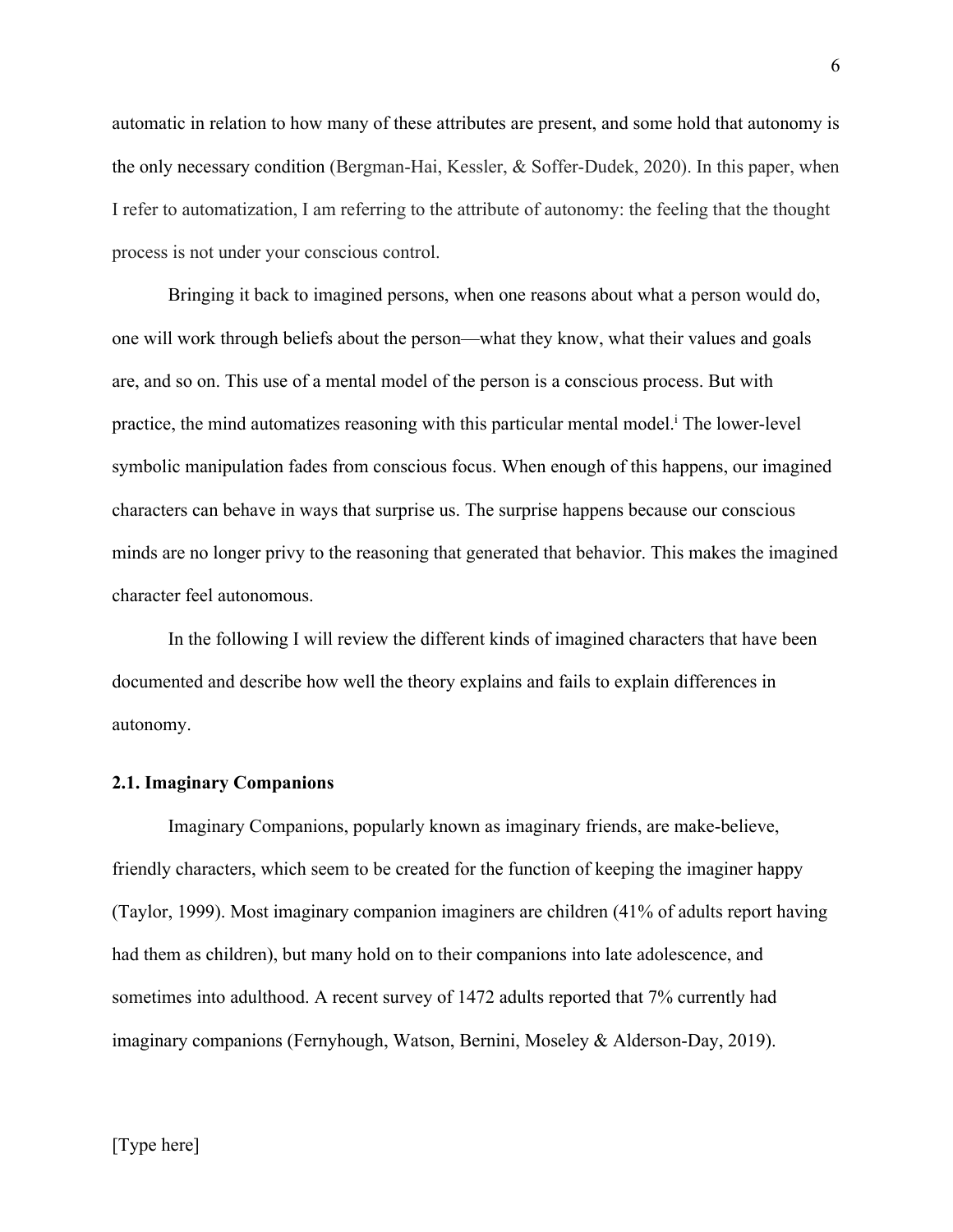My theory predicts that when imaginary companions are first created, they would be under complete conscious control of the imaginer. Over time, the imaginer would get better and better practiced at imagining how the character would act and react, and as a result the process would become more and more automatized. Eventually, the imaginary companion would be completely autonomous.

There is good evidence that mature imaginary companions can be autonomous, though the amount of control the imaginer has varies (Davis, 2018). We know this from reports from imaginers, but also because the companions often misbehave, and act in ways counter to the imaginer's welfare. In a particularly striking example, a child's trip to a horse show was ruined because the imaginary companion had made other plans and couldn't accompany the child (Harris, 2000, p. 58).

What is unknown is whether or not the companions start out this way, as the research investigating this has not been done (Paige Davis, personal communication). One potential reason for this is that developmental psychologists' operational definition of an imaginary companion requires that they have been a part of the imaginer's experience for at least three months (Davis, 2018). As such, a child with an imagined playmate that was recently created might not qualify for inclusion in a study of imaginary companions at all. However, it might be that these proto-companions lead to full-fledged imaginary companions that psychologists might later identify as such. Future research on the development of imaginary companions over time could shed light on the issue of whether or not they start out as autonomous.

What we do know is that imaginary companions are played with a lot, supporting the notion that they are both autonomous and well-practiced, as my theory predicts. The current lack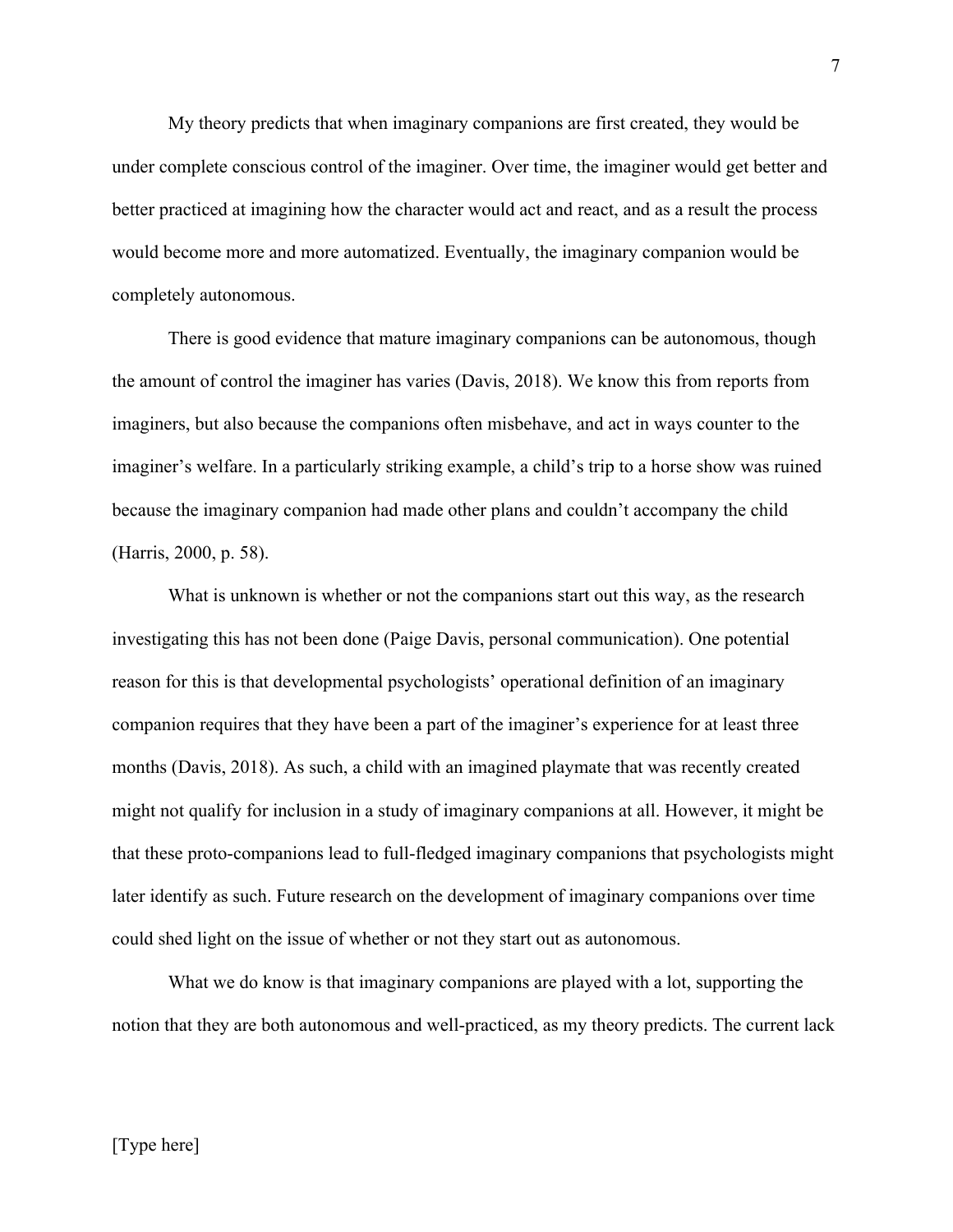of data on the development of imaginary companions means that the practice explanation for their autonomy is highly speculative.

## **2.2. Tulpas**

A traditional Tibetan religious practice involves creating imagined entities called *tulpas*. Alexandra David-Neel's anthropological report on them (2012, cited in Juliani, N.D.) shows that these entities often appear as a result of great mental effort, but for someone very skilled in mental concentration, they might appear spontaneously. Apparently at some point in the exercise of creation, they become autonomous.

A recent phenomenon is that of adults deliberately creating imaginary companions, again, usually for the purpose of keeping the imaginer company. These companions, inspired by Tibetan Buddhism, also called "tulpas," are autonomous, and many imaginers, called "tulpamancers," report being able to successfully attenuate loneliness because of this imagined character. Unlike most unwanted hallucinated characters, interactions with tulpas are often pleasant (Martin, Thompson & Lancaster, 2020). A substantial percentage of them believe that tulpas are *actually* autonomous, and are the mind of some other being, although others believe that the automomy is illusory (Veissière, 2016). The scientific research on tulpamancy is still in its infancy, but there are long online discussions involving tulpamancers sharing advice and reporting experiences, as well as guidebooks for people who want to try to create one.

Similarly to imaginary companions, my theory predicts that tulpas would be nonautonomous upon creation, but over time would become more autonomous. This appears to be exactly the way it happens.

Tulpamancers often require months of deliberate visualization before their tulpas become autonomous and start to say things that surprise the tulpamancer. One guidebook states that it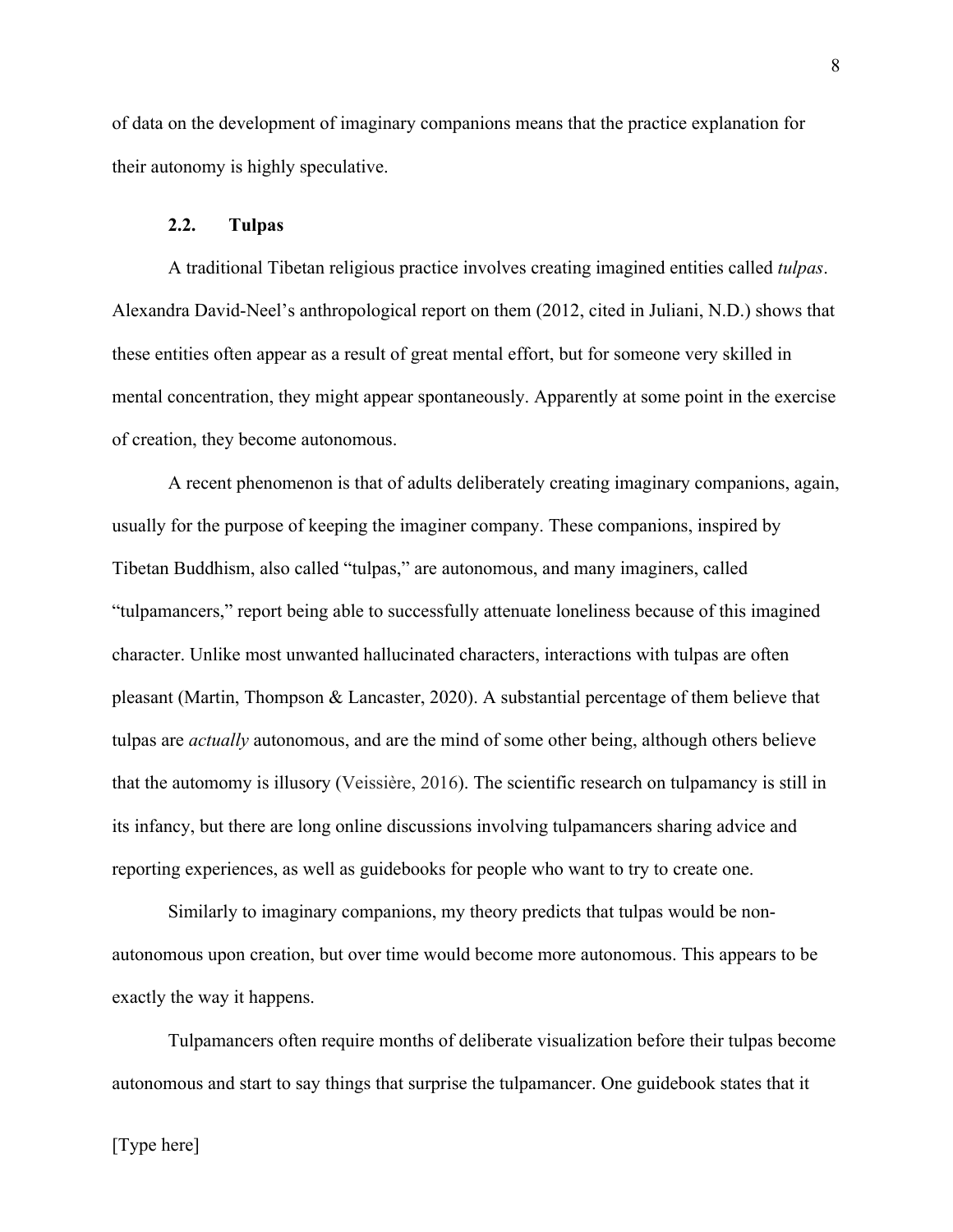takes about three months, or 200-500 hours, to form an autonomous tulpa (Thompson, 2014). We should be wary here of survivorship bias. Those who attempt to create a tulpa but fail to do so probably do not regularly post about their experiences on online forums. So we cannot say that practice reliably creates tulpas. We also have reports of tulpas being spontaneously created, without practice, which runs counter to the predictions of my theory. What we do know is that, for most people that have autonomous tulpas, they get them only after extended practice thinking about them.

Another striking feature of tulpas is that they cannot be easily dismissed. It takes a long time to get rid of one. Trying to dismiss a tulpa is like trying to stop being able to play the piano (Veissière, 2016). This is suggestive in that tulpamancy is compared to piano playing, a classic example of automatization in motor control. This analogy fails in an interesting way: although someone who can play the piano can choose to stop playing, someone with an unwanted tulpa, apparently, cannot help but continue to have the tulpa as a part of their experience without taking action to eliminate it.

In summary, what little we know about tulpamancy seems to generally support the proposed theory of autonomy in imagined characters, though the spontaneous generation of tulpas remains mysterious.

## **2.3. Fictional Characters in the Minds of Authors and Readers**

When an author writes a novel, she must create and keep track of many characters. For all authors, the majority of their characters are non-autonomous. But for 61-92% of authors, some of their characters become autonomous (Taylor, Hodges, & Kohányi , 2003; Foxwell et al., 2020). These characters often refuse to act as the author would like them to in the story, resist the author's conscious desires for what the story should be like (sometimes requiring negotiation),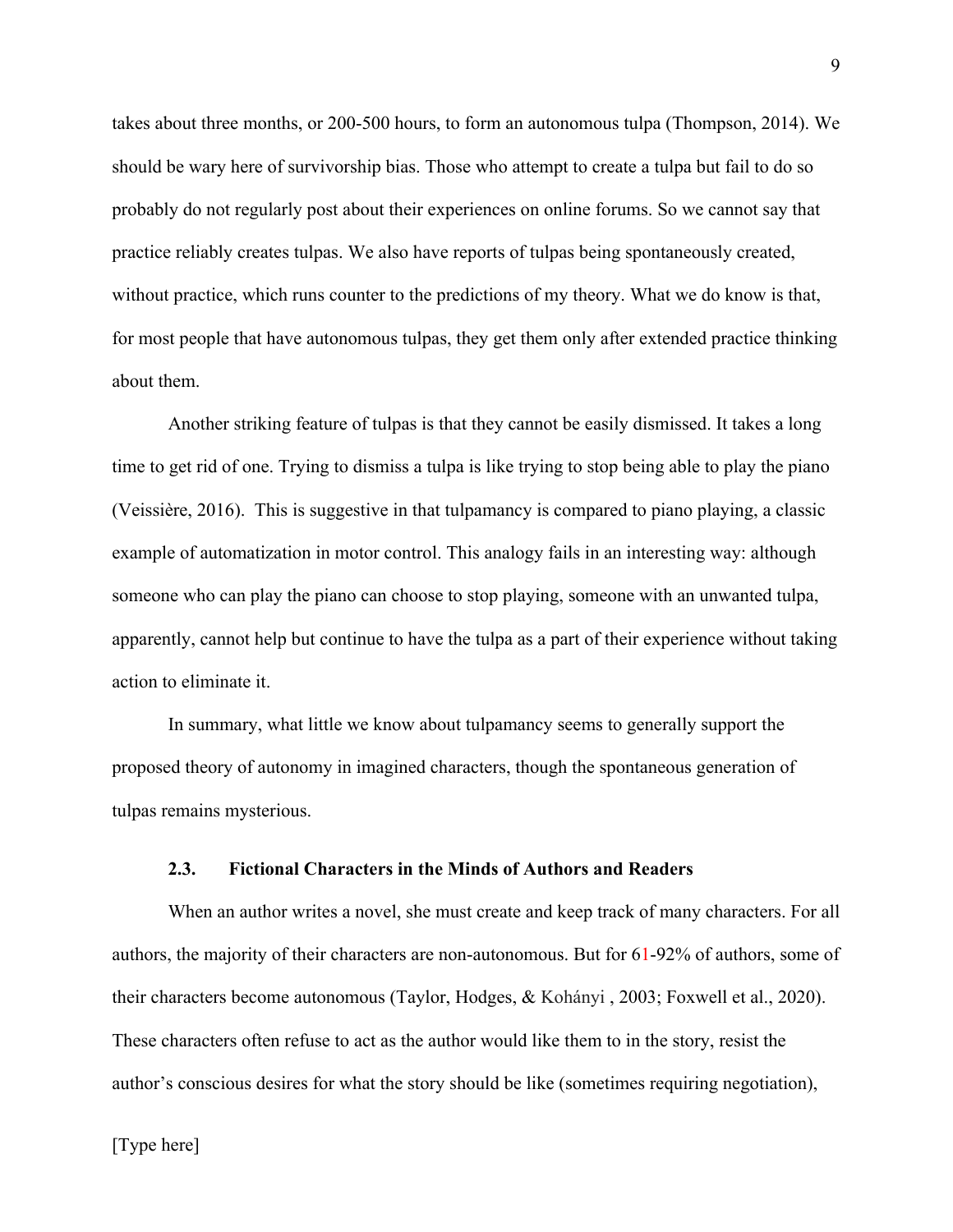and give the authors advice about how to live their lives (Watkins, 2000). Here is a vivid example: Alice Walker, author of *The Color Purple*, claims to have "lived" with two of her main characters for an entire year, chatting with her and telling her their backstories (Walker, 1972). Another author said: "They develop their own narratives, rapidly accumulating their own histories and anecdotes - if unchecked, I have had to kill off characters to stop a story digressing out of sight" (Foxwell, 2018).

My theory predicts that fictional characters would only become autonomous after the authors have spent considerable time thinking about their mental states and behaviors. This appears to be supported by the available evidence.

First, only major characters seem to become autonomous. Minor characters, such as a restaurant server who appears only in a single scene, is very unlikely to refuse to behave. Second, even major characters seem to take time to become autonomous—perhaps halfway through the book. As one respondent says, "At the start of a book, I write more slowly and it's much more painful as I'm still trying to 'tune' the characters in. As they start speaking in my head, it becomes easier and the writing speeds up and becomes more fun" (respondent R157 in Foxwell et al., 2020). Some authors have reported that characters become autonomous after writing thousands of words. The average is 30,000 words, or about 100 pages (Foxwell, 2018). A part of my theory is that autonomous characters who are not well-learned will be based on stock character ideas in memory. In support of this, one author reported that if the illusion of independent agency does not happen, the novel suffers by "relying on archetypes" (Foxwell, 2018). A related phenomena is that actors sometimes feel that the characters they are playing have autonomy (Brown, 2019). However, there is no data on how long it takes for this to happen.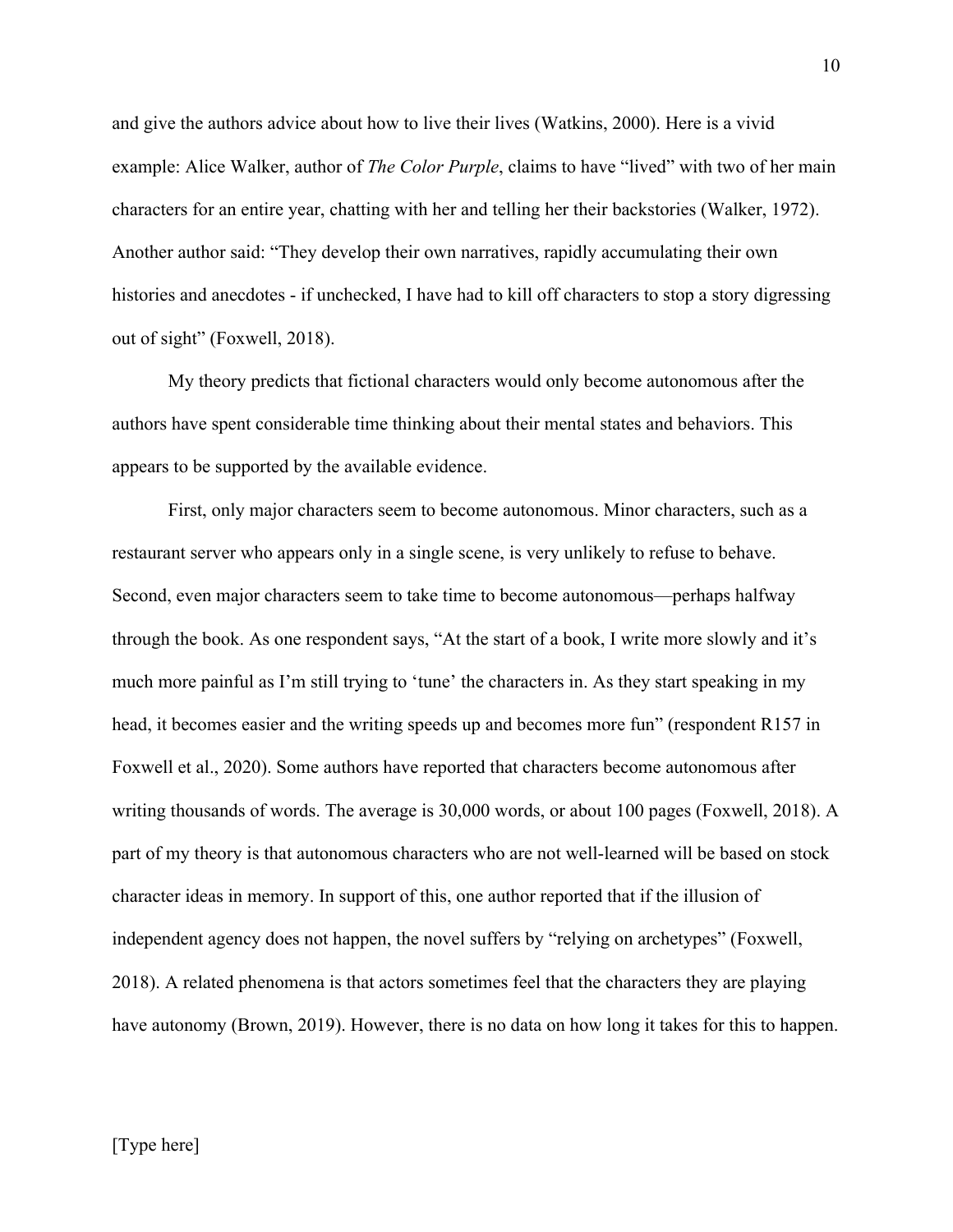My theory predicts that stock characters will be autonomous, but this does not appear to be the case for fiction writers, who may have non-major characters that one might describe as archetypical or stock, but are not autonomous.

It's possible that some autonomous fictional characters appear to writers without practice, as the rare tulpa does. If this happens, it is counterevidence to the automatization theory. I am aware of no reports of this happening in the case of writers, however.

Even readers can experience book characters after the book is put down. This happens to nearly a fifth of them (Alderson-Day, Bernini, & Fernyhough, 2017). Understanding fiction requires substantial cognitive work on the part of the reader—using mental models of how the world works and, relevant to the present discussion, use of theory of mind to understand the characters. Like authors, readers develop schemas to understand each character. On my explanation, repeated use of a schema can lead to automatization and the illusion of independent agency. Like authors, readers experience what characters would do or say without using "deliberative empathizing or reasoning about the characters' mental states" (Foxwell et al., 2020), suggesting automatization.

The similarity of autonomous fiction characters and autonomous imaginary companions has not escaped other researchers. Taylor, Hodges, and Kohányi explicitly endorse a practice/automatization theory of how autonomy develops (2003).

#### **2.4. Dream Characters**

Characters encountered in dreams are almost always autonomous. And, like imaginary companions, they can surprise and frighten the dreamer/imaginer.

This is even true for characters in lucid dreams. Lucid dreams are dreams in which the dreamer is aware that they are dreaming. About 80% of people will experience one at some point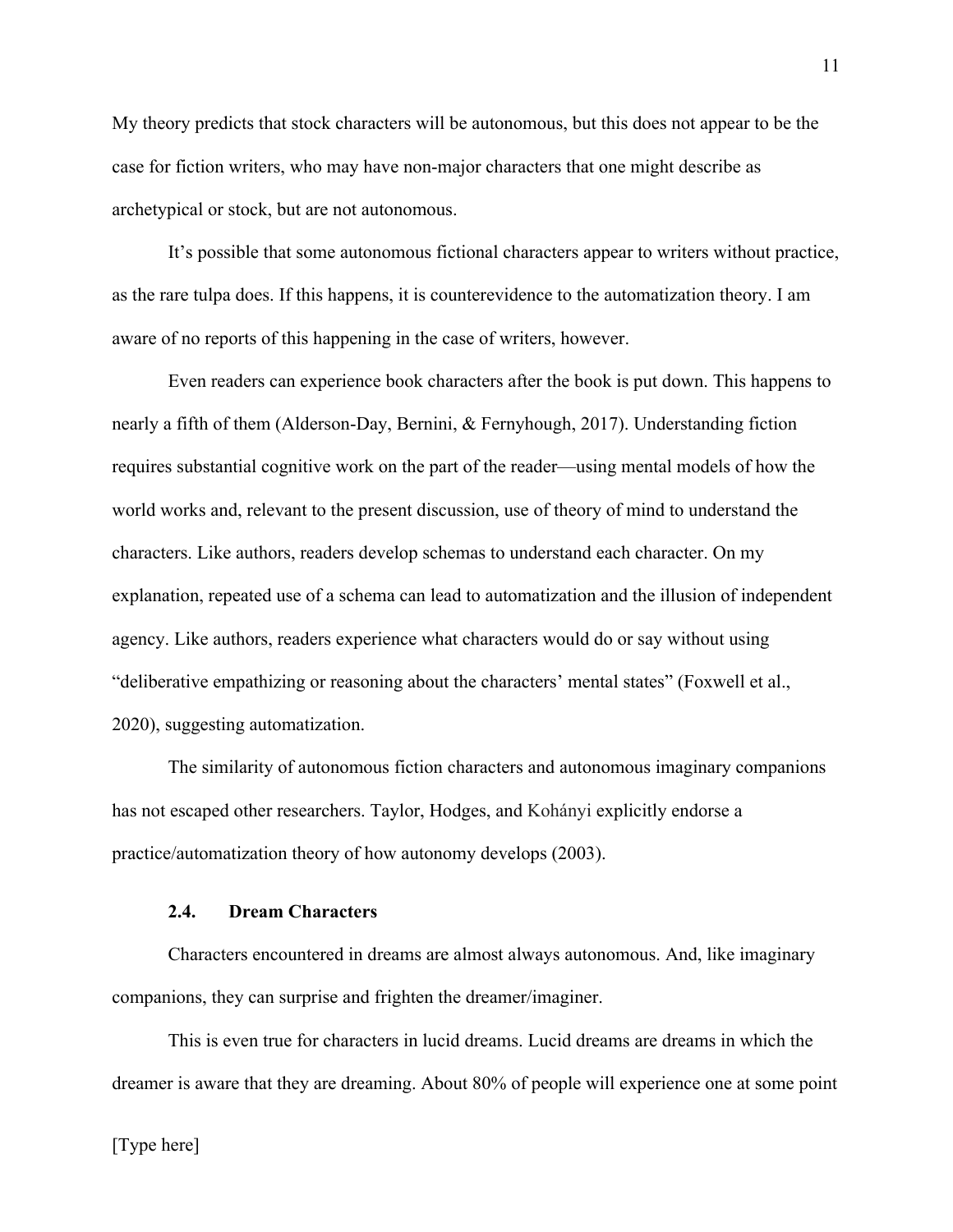in their lives (Voss, 2014). Typically, this makes dreams more vivid, allows dreamers more control over their dream avatars, and have some control over the dream environment. However, for most lucid dream experiences, dream characters in the dream world are autonomous—so much so that psychologists have done experiments in which lucid dreamers are instructed to ask their dream characters questions, to see what they're like and how they behave (Stumbrys, Erlacher & Schmidt, 2011).

Because all dream characters are autonomous, and it is generally impossible to control dream character behavior with conscious processing, my theory predicts that all dream characters would all be based on well-learned models. These models could be stock characters, or based on real people the dreamer knows well, or fictional characters that are well-practiced. In particular, my theory predicts that no dream character would ever be psychologically complex but *not* based on one of these three existing kinds of models.

Unfortunately, no empirical research to date directly bears on this question. We do know that it is quite common to be chased by a dangerous male in a dream, suggesting that "dangerous male" is one of the standard stock characters people have in their mental inventory. Why would stock characters also be autonomous? Because a simple character requires much less practice to automatize than a complex one, just as a simple physical task (like pressing a button when you see a light) takes less practice to automatize than a complex one (like tango dancing). It's possible that stock characters such as "dangerous man" are thought about so frequently, in fantasy, in storytelling, and so on, that its simple mental model becomes automatized somewhat easily.

When one dreams of someone they know only a little bit, my theory would predict that this person would take on the psychological profile of some stock character.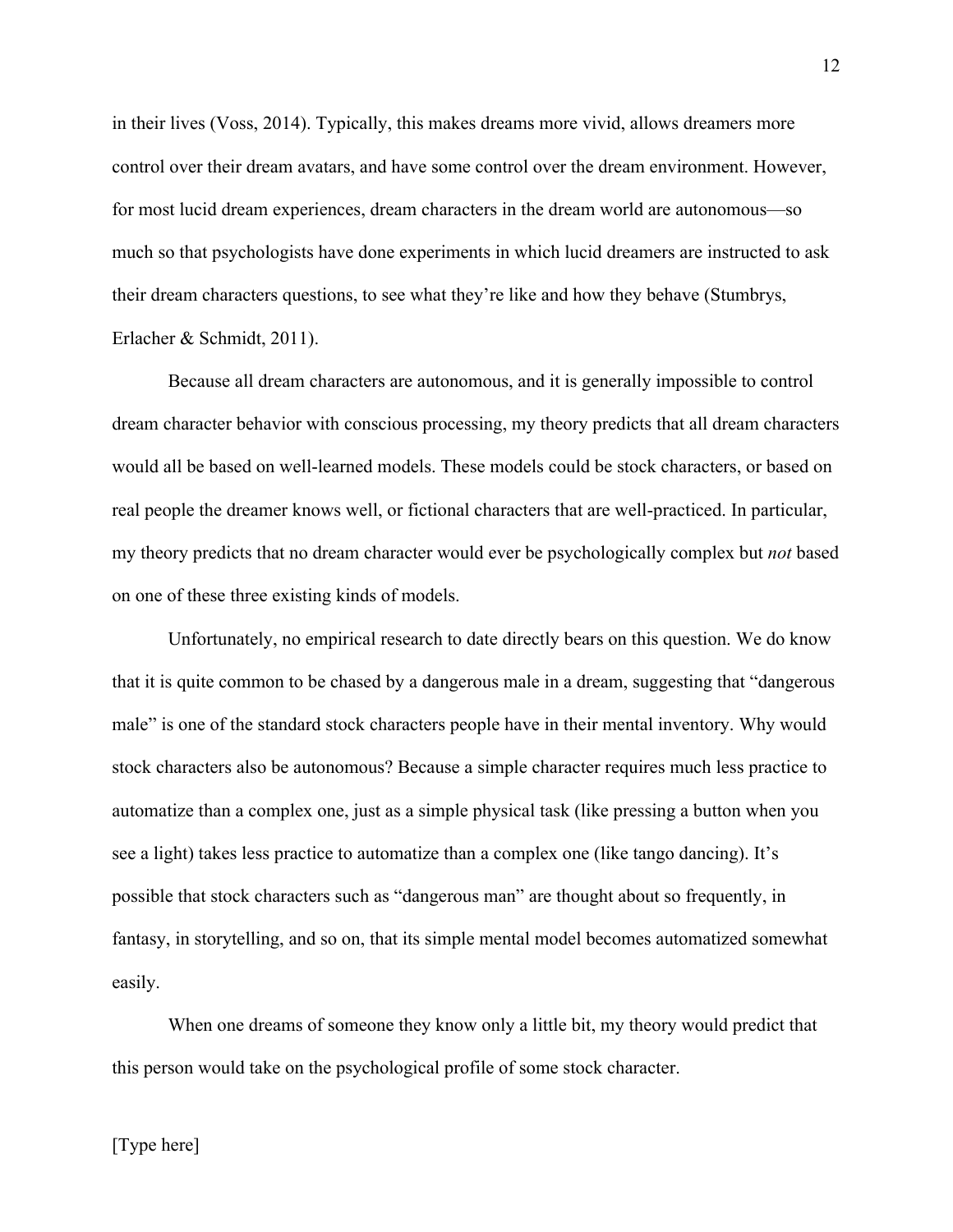Why all dream characters (with rare exceptions) are autonomous is still mysterious. Why, when dreaming of an acquaintance we do not know well, are we out of conscious control of them? I can only speculate: a major class of theories of dream function hold that dreams are practice for the real world (perhaps threatening or social situations, see Revonsuo 2000 and Revonsuo, Tuominen & Valli, 2015, respectively), and if we were to control some part of it beyond our dream avatar (ourselves in the dream), the practice would be less effective, because it would be a salient clue that we were dreaming, potentially causing us to take the dream content less seriously, and thereby not acting realistically—which makes for better practice.

## **2.5. Hallucinated Characters**

Hallucinations can range in complexity, from simple lights or colors (as in migraine auras), to full-world dream-like experiences that do not incorporate concurrent sensory experience (as in hallucinations caused by temporal lobe epilepsy or taking the drug DMT). More complex hallucinations can involve human characters, or other creatures who are psychologically human. I will refer to all of these as "hallucinated people." Autonomy is a common characteristic of hallucinated people.

The most common type of hallucinated person is a voice in the head. A common symptom of schizophrenia (60%-74% of persons with schizophrenia have them, though nonclinical populations sometimes do as well; Slade & Bentall, 1988; Hill & Lindon 2013, p. 21), heard voices are almost universally autonomous (though the level of autonomy varies, Wilkinson & Bell, 2016). Hallucinated characters tend to be shallow, and not as deep as literary characters. (Watkins, 2000, p. 115). 80% of hallucinated voices are experienced as independent agents (Corstens & Longden, 2013). About 47.5% of voice-hearers can engage in interactive conversations with the voices (Alderson-Day et al., 2021; Leudar, Thomas, McNally & Glinski,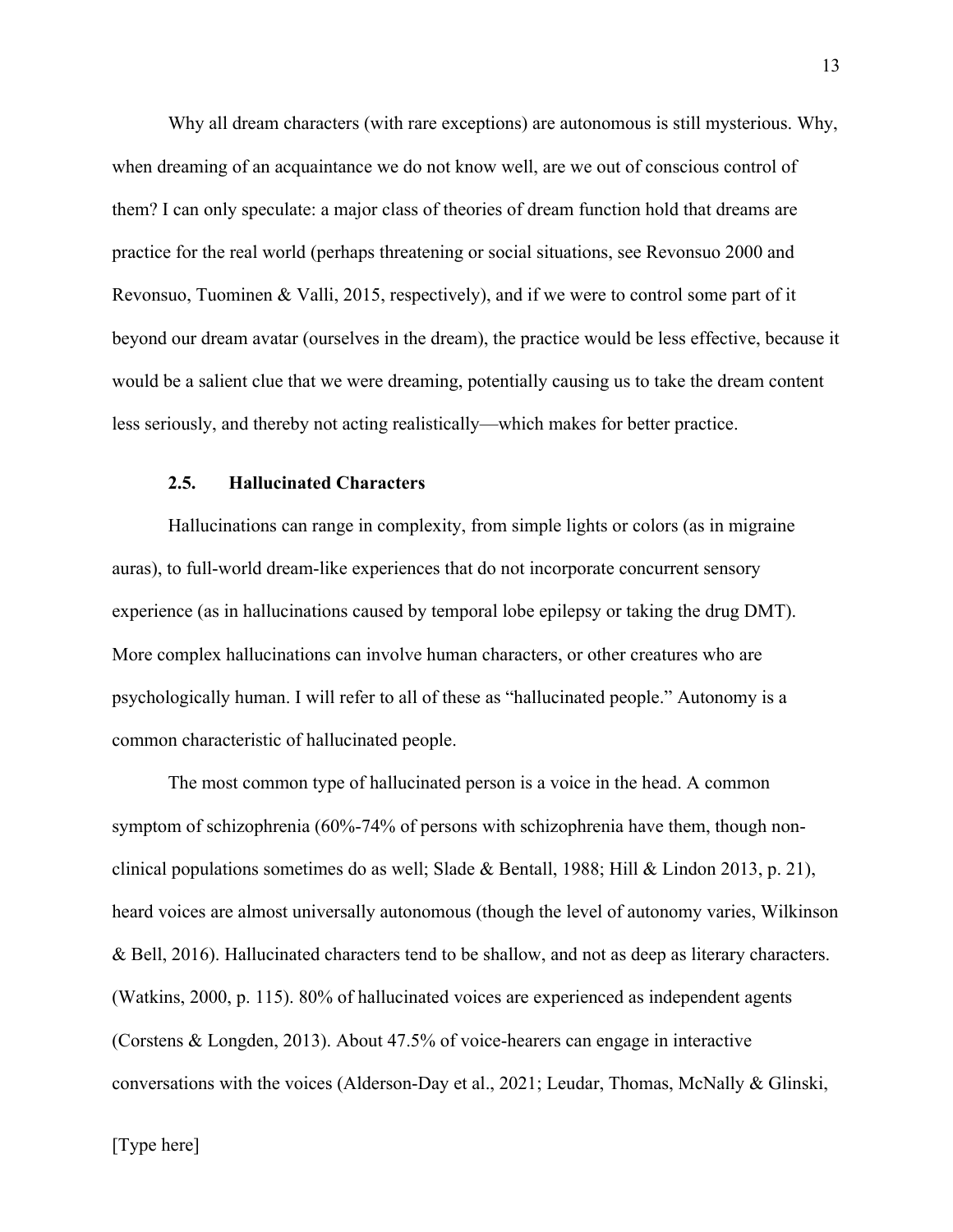1997). Often, they are perceived to be coming from the external environment. That is, a voicehearer might hear a voice, and infer that it is coming from the fire escape or the next room. Sometimes the voice-hearer will figure out that the voices are not coming from the external physical environment and might then infer that they are coming from his or her own mind, or perhaps from some other source, such as aliens or government agencies. But the phenomenal quality of the voice can still sound like it's coming from somewhere—in the mind it has auditory localization (Woods, Jones, Alderson-Day, Callard & Fernyhough 2015). There are many nonclinical cases of voice hearers, as well. People claiming to be clairaudient psychics might experience heard voices every day. Although they have more control than clinical populations over the onset and offset of the voices, they do not feel to be in control of what the voices say, which likely encourages their supernatural beliefs that the voices are those of spirits or ghosts (Powers, Kelley, & Corlett, 2017).

One common kind of hallucinated person comes from bereavement hallucinations, which are when people who lose a loved one hallucinate the deceased shortly after death. They might hear the voice of the deceased loved one, or perhaps see them in a chair. These persons are reported to be autonomous (Sacks, 2012, pp. 253—254; Rees, 1971; Keen, Murray, & Payne, 2013), as are most hallucinated persons. Social isolation can also lead to hallucinated people (Hoffman, 2007).

Charles-Bonnet syndrome also can involve hallucinated persons, but they are always purely visual, and do not interact with the hallucinator (Burke, 2002). A Charles-Bonnet syndrome patient might hallucinate people walking through the room, often in strange costumes. Charles-Bonnet syndrome is primarily a perceptual problem associated with loss of vision. Perhaps because other mental faculties are untouched, these patients quickly gain insight, and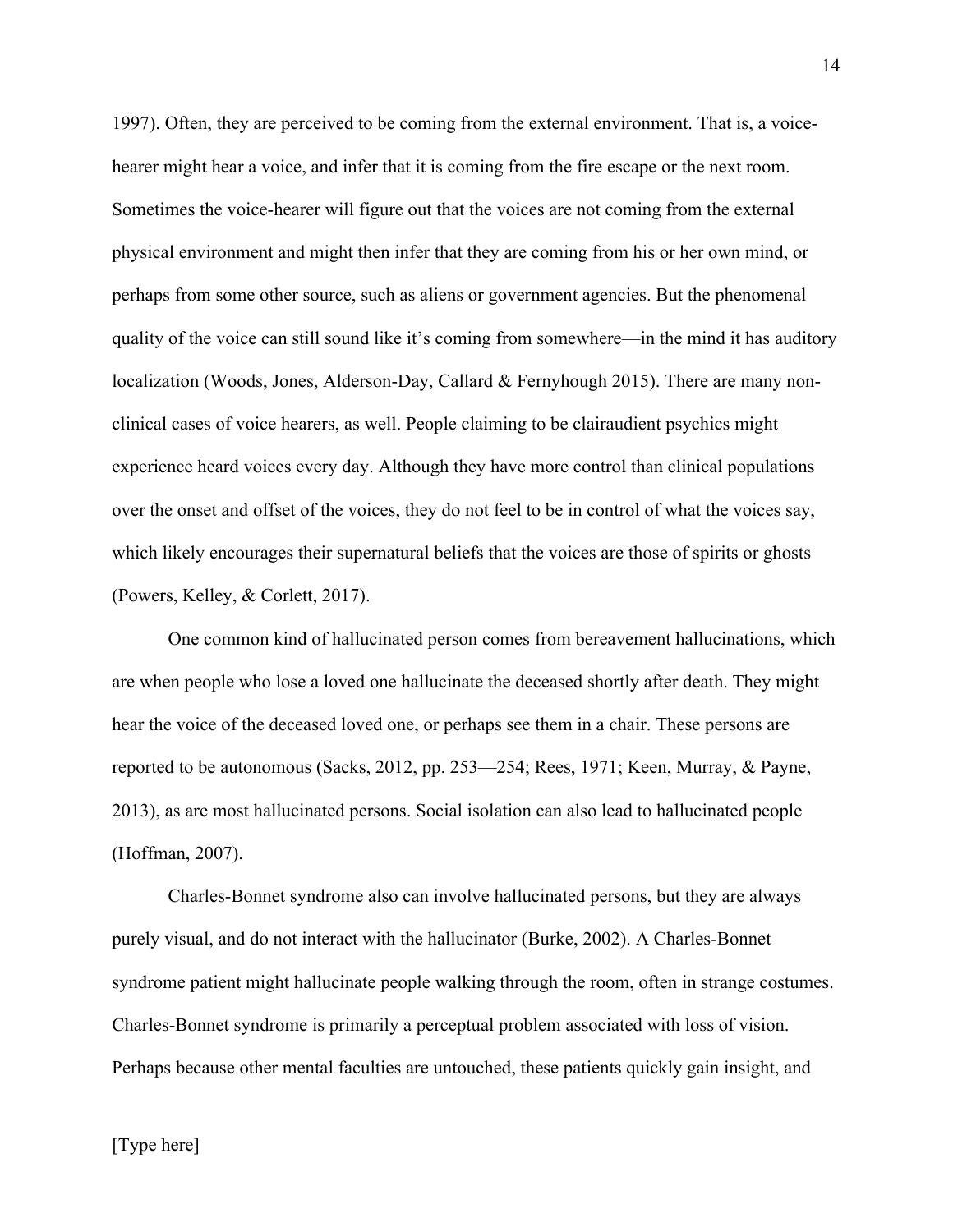recognize the hallucinations for what they are. But they never seem to be able to control what they hallucinated characters do.

From a scientific perspective, characters in experiences described in terms of religious revelation experiences are classified as hallucinated persons. Gods and divine messengers (*guiding presences*) are autonomous, by definition—any non-autonomous god-like character would probably not be interpreted as a part of a revelation. A non-autonomous consideration of a divine being, as when someone muses on what a God's opinion on an issue might be, would be classified by the imaginer as a case of daydreaming, or hypothetical reasoning, instead of religious revelation. In practice, hallucinated presences by religious people are subject to interpretation: is this particular experience a run-of-the-mill hallucination, or an actual revelation?

Ann Taves describes three cases of guided presences in history, and in all cases the guided presence do not appear to emerge, fully-formed, right away (Taves, 2016). For Joseph Smith, the founder of Mormonism, Helen Schucman, who "scribed" the book *A Course in Miracles* (Schucman & Thetford, 2009) based on what her guided presence told her, and Carl Jung's *The Red Book* (2009) all involved meditation, active imagination, and lengthy interpretation with the help of others preceding the illusion of independent agency. For Schucman, for example, the voice gradually emerged over time, becoming more and more insistent that she write down what the presence said and share it with the world. In all three of these cases, the presences became autonomous. Jung and Schucman were "reluctant prophets" that were regularly chastised by their guiding presences for not doing what they were told. The fact that goals of the presence conflict with the hallucinator's goals is often used as evidence that the presence does not come from the hallucinator's mind (Taves, 2018). For our purposes, it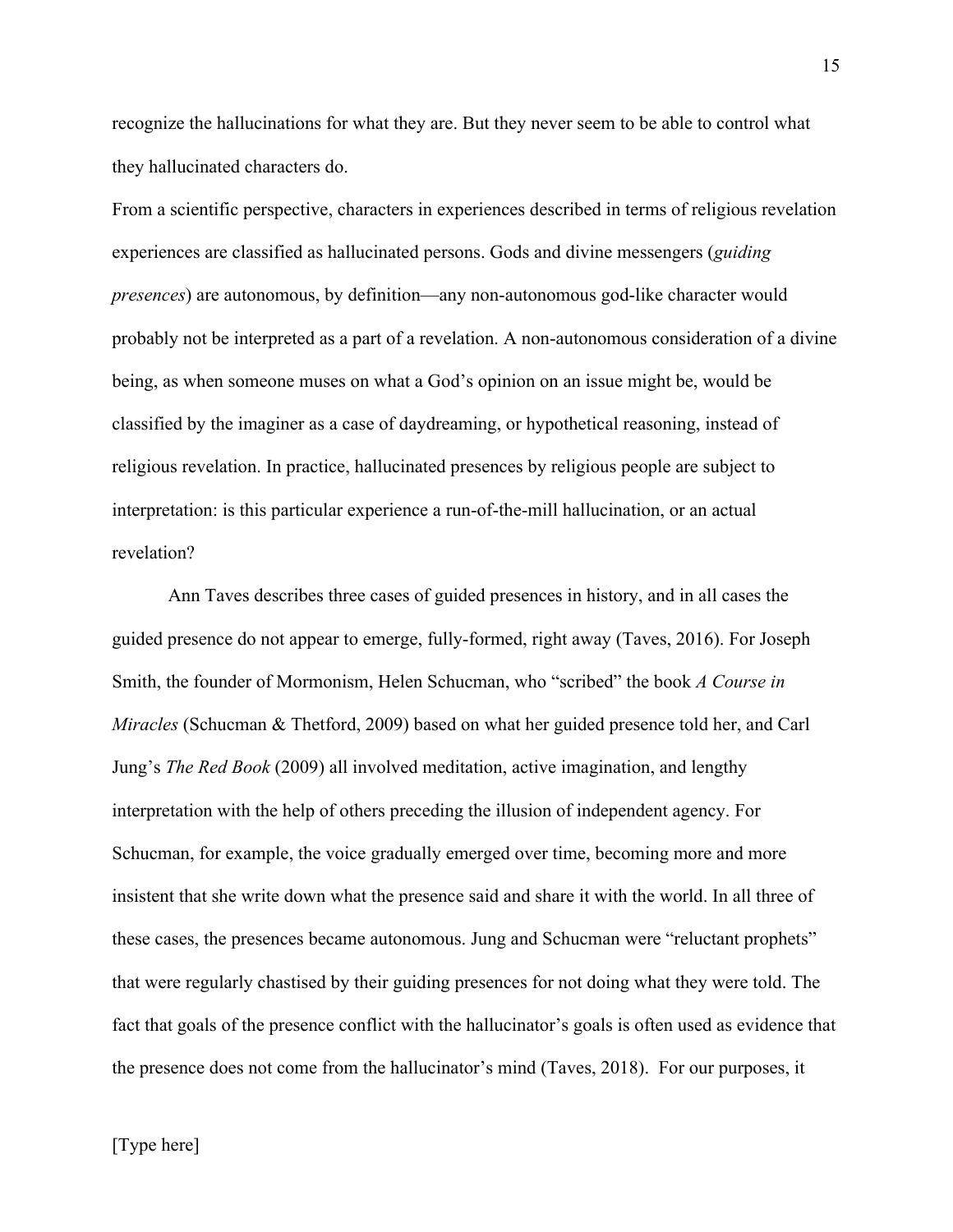suggests the experience of autonomy. When *consciously* thinking about God's moral opinions, for example, people tend to report that God's opinions are the same as their own (Epley, Converse, Delbosc, Monteleone & Cacioppo, 2009). But when experiencing God or a god as a hallucinated character, their opinions can differ.

Though these presences seem to change over time, from Taves's research it is not clear that their autonomy changes over time. However, Tanya Lurhman's anthropological research of evangelical Christians shows that training is usually necessary to create an autonomous experience of God (Lurhman, Nusbaum & Thisted, 2010). Some Christian communities train participants to practice imagining God (walking with him, talking to him, and so on) with the goal of the experience becoming autonomous. When this happens, the imaginer comes to believe that they have established a connection to God, and that the character they are experiencing is actually God.

For those hallucinated characters (religious or otherwise) that are autonomous from the start, my theory has the same predictions of them as it does with dream characters: that all heard voices are either stock characters, or models of well-practiced people, be they real or fictional. Although there is no systematic study of whether hallucinated characters grow in complexity over time, one particularly thoughtful subject of hallucinated voices, Gregory Shankland (personal communication, 2020), reports that the several voices in his head have grown in complexity over the many years he's heard them, and that although the different voices claim to be different characters in the different narratives they engage in, each voice has a distinct personality that comes through in all of the characters—much like you might detect common mannerisms of an actor playing different roles in various films.<sup>ii</sup>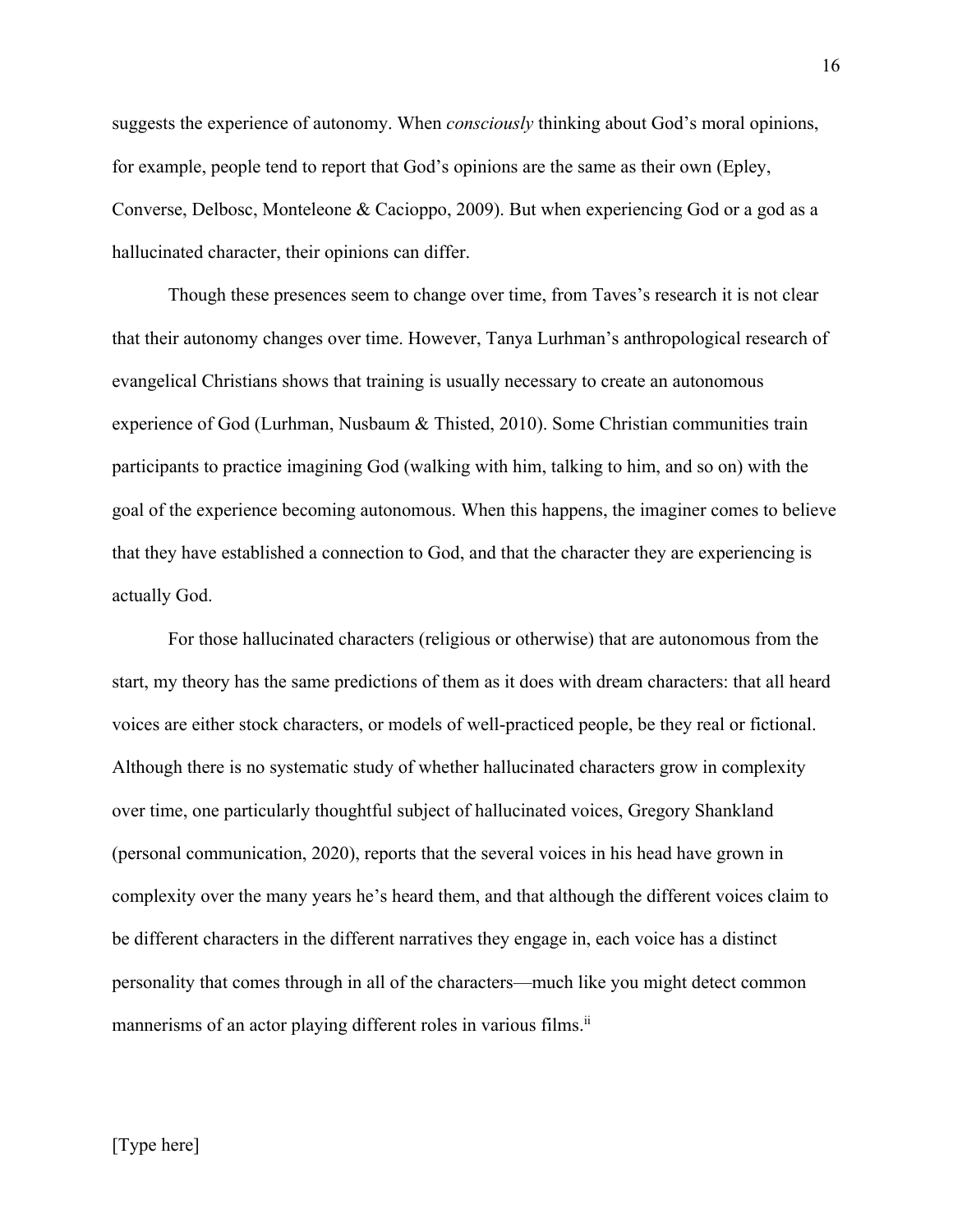My theory would predict that as a hallucinator gained experience with a particular hallucinated character (some have persistent personalities for years), the character would get richer and more complex. Data that would speak to this have not been collected, though Shankland's anecdote is suggestive. It is possible that viewing hallucinated characters as a single class of experiences is unwise, as there may be multiple brain mechanisms that give rise to them, such as memory intrusion, misattributed inner speech, or random activation of the auditory cortex (Wilkinson & Bell, 2016).

## **2.6. Daydream Characters**

A daydream might be a fantasy, such as fantasizing about winning an award, or a relaxation technique, such as imagining being on the beach. A daydream might involve anxiety, such as visualizing terrible things that might happen, such as your children being hit by a car. Daydreaming might also involve simple planning, such as when you imagine the best route through the city to run all of your errands.

Daydreams often, but not always, involve imagined persons. Sexual fantasies often involve a sexual partner, planning often involves interactions with imagined characters, and so on. My theory predicts that daydream characters will be autonomous if they are well-known or stock characters and that any complex character that is not well-practiced will be nonautonomous.

There is no empirical research describing the autonomy of daydream characters. Commonsense experience strongly suggests, however, that daydream characters *do not* appear to be well-described by my theory, because all daydream characters appear to be non-autonomous. For example, suppose Julie is planning a surprise birthday party for her husband of ten years, Rick. She imagines how Rick might react to the surprise, where he might be most comfortable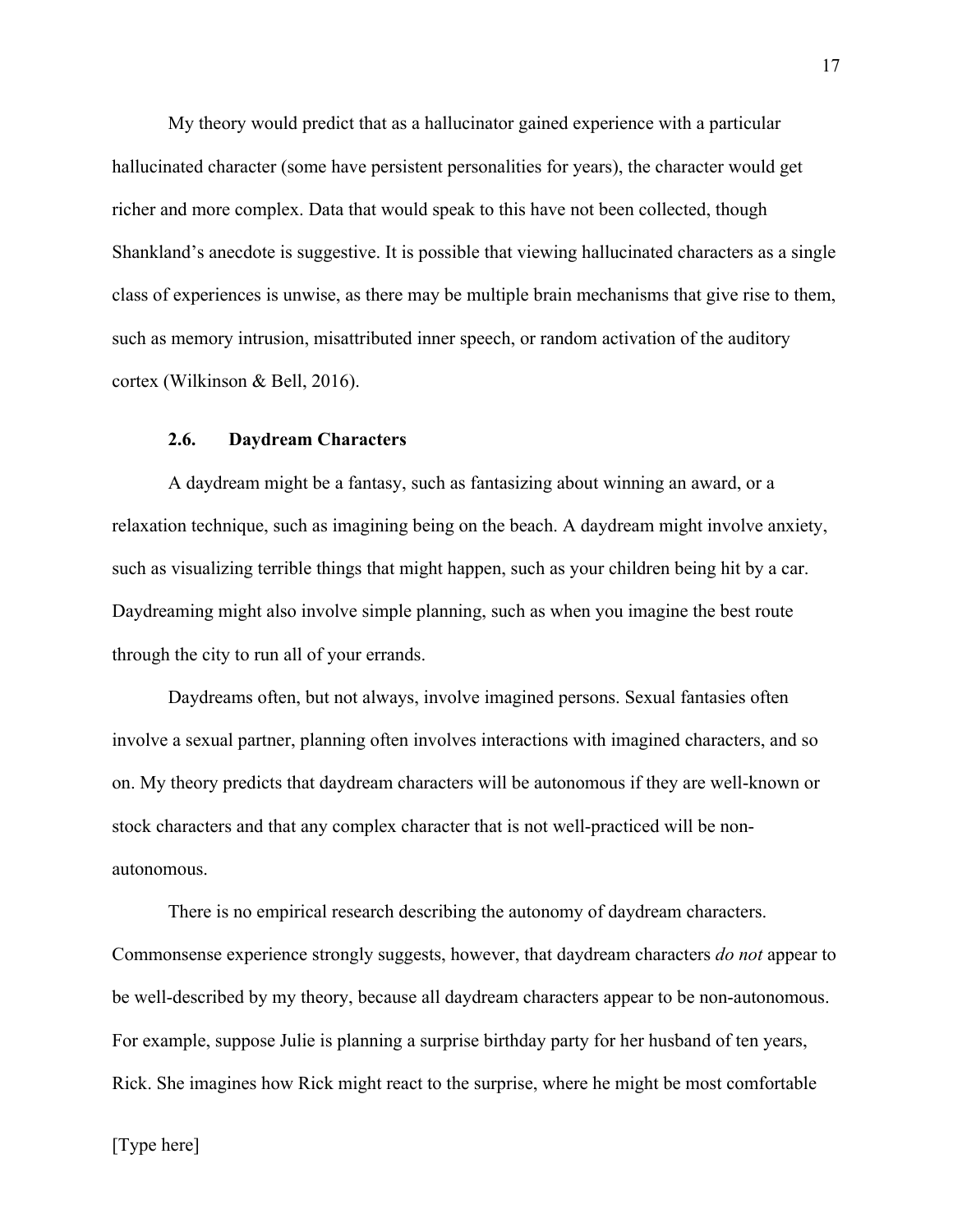having the party, and so on. She is drawing on her mental model of Rick to predict his behavior, but in the daydream Rick does not really surprise her, in the same way a dream character might. However, her mental model of Rick is very rich. She has interacted with him every day for over a decade. My theory suggests that her model of Rick would be so well-practiced that every time she imagined Rick, he would be completely autonomous. But that's not what happens.

If Julie's imagining planning who will do what after work, she might imagine that Rick will come home and walk the dog, while she picks up the kids and goes grocery shopping. As she imagines this, her imagined Rick won't object and instead drive somewhere to play pool, in spite of her wanting to imagine him walking the dog. Although she might know that Rick might not be keen to walk the dog, it's not as though the imagined Rick would "misbehave" in the way some authors report some of their autonomous characters do. Further evidence that her daydream of Rick is not autonomous is that she can easily imagine Rick doing something out of character, perhaps even very vividly. If the imagined Rick were autonomous, this would be difficult, as many fiction authors have reported experiencing.

Further, when she has a dream of Rick, the dream version of her husband *is* autonomous. Here we have the same imagined character acting autonomously in a dream, but nonautonomously in a daydream, regardless of the practice the imaginer has experienced with thinking about the character. So, anecdotally, daydream characters seem to defy the theory presented in this paper.

#### **3. Alternative Theories**

The theory of practice is the only theory published that has explicitly been proposed to explain the illusion of independent agency. In this paper I have expanded on this idea and shown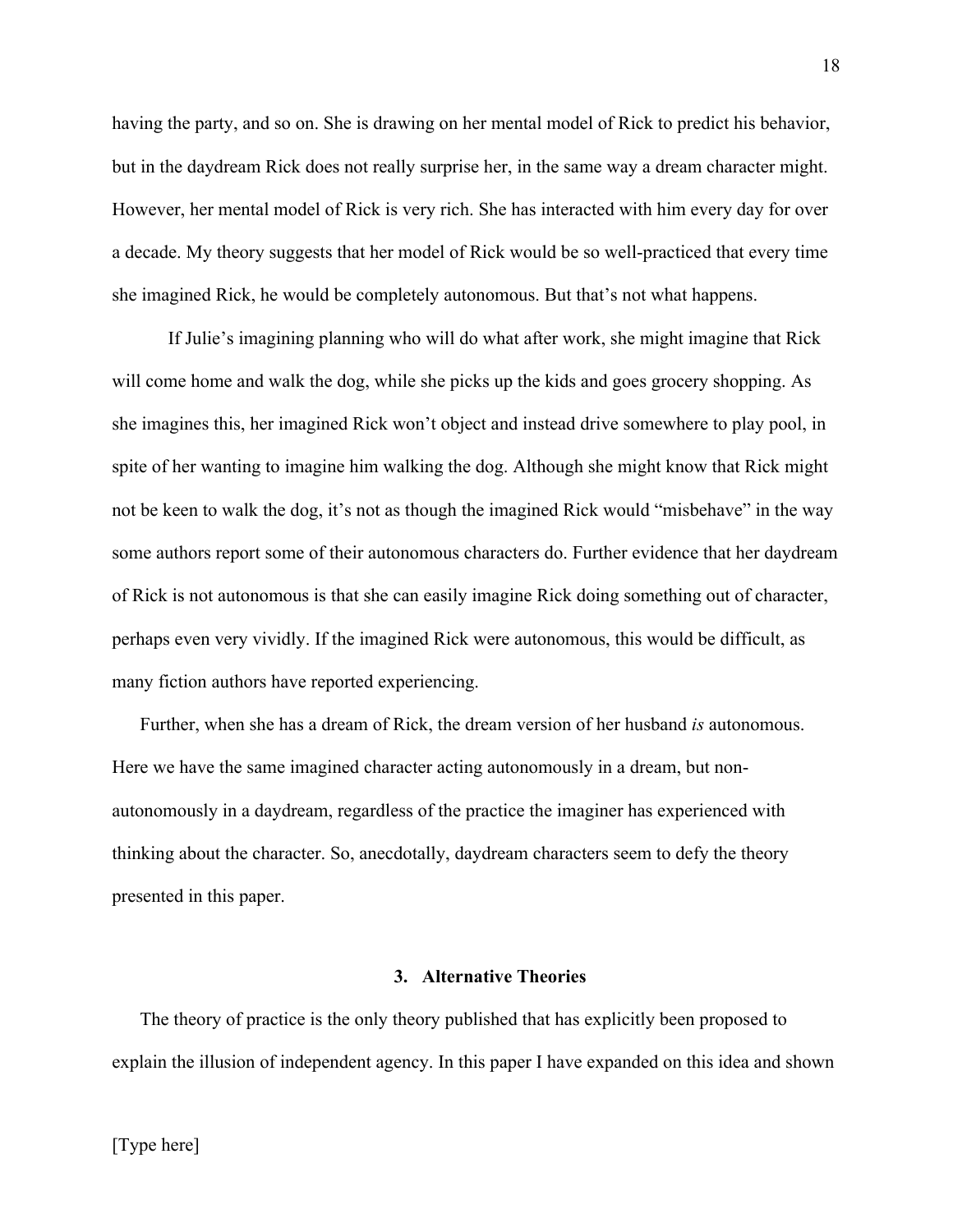evidence for and against it. But what other explanations might one propose? Here I will discuss two possibilities.

**The Efference Copy Theory.** One explanation for the feeling of other-as-agent comes from the hallucination literature. According to one theory, when a motor action is planned, the motor command is sent to the muscles, and at the same time a version of this command is sent to the perceptual systems to anticipate the expected sensory experience. For example, a part of Julie's mind might decide to slap her hand on the table. As such, her perceptual system is primed to expect the feeling of the arm moving and the hard smack of something on the palm. This message to the perceptual system is called the *efference copy*. We pay much less attention to perceptions that match the content of the efference copy. When there is a problem with this *forward modeling* system, then our perceptions do not match expectation (Ford & Hofman, 2013, p. 362). For example, if the efference copy does not arrive, then the perceptual system will be (metaphorically) surprised at the feeling of motion and the smacking. This is theorized to explain alien hand syndrome and other kinds of other-control delusions and hallucinations.

Jones and Fernyhough (2007) apply this to auditory verbal hallucinations. Building on the idea that inner speech is an action, a failure of the forward modeling system might result in a similar lack of feeling of self-as-agent, and possibly lead to an inference or perception that the voice heard comes from elsewhere.

Although this theory could be right for some instances of imagined persons, particularly those generated as a result of mental illness, it leaves some important things we know about imagined persons unexplained. For example, it says nothing about how imagined persons can seem to get more autonomous over time. Why, for instance, would writing about a fictional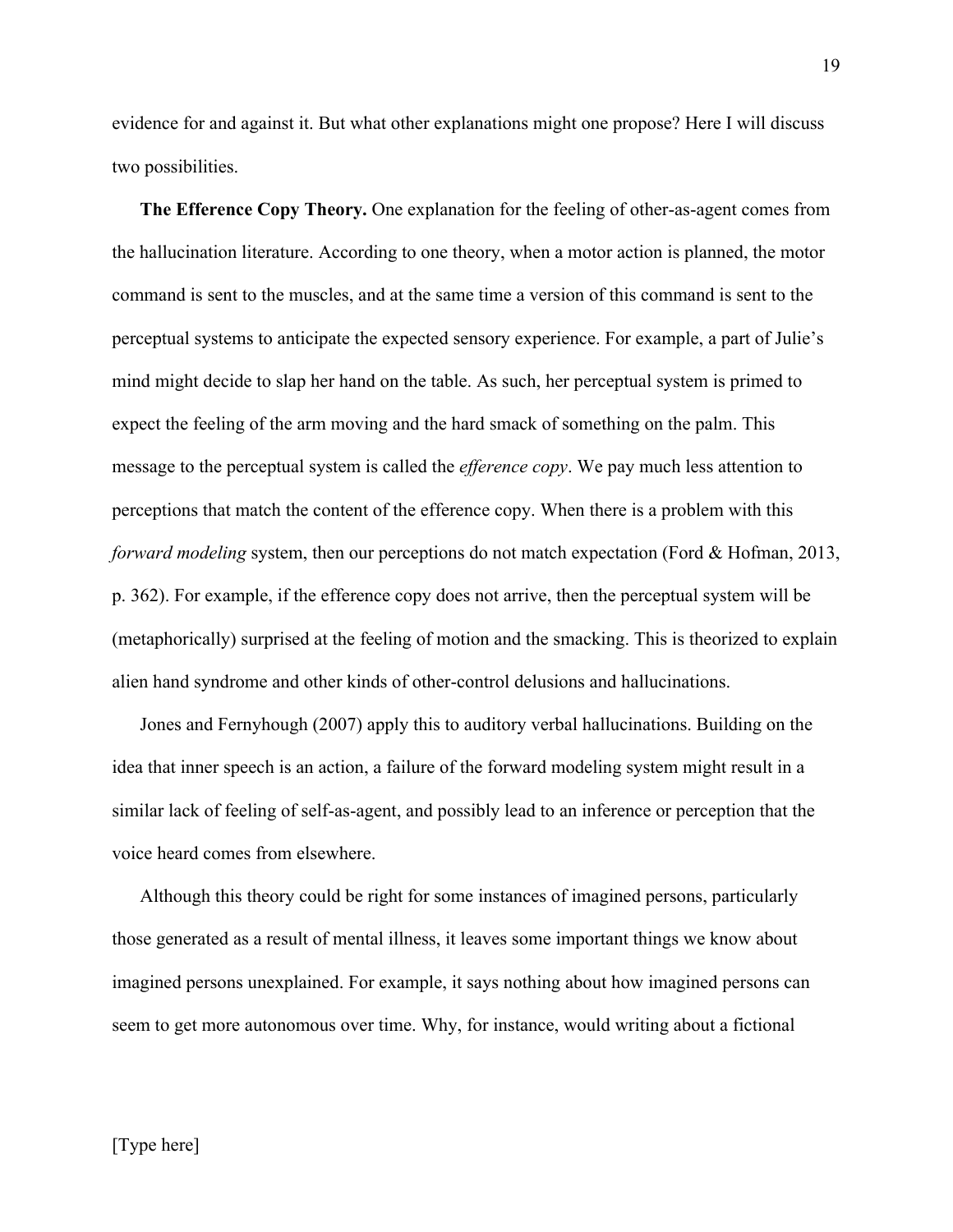character for 30,000 words, or a tulpamancer's three months of visualization practice, result in a failure of the forward modelling system when the character becomes autonomous?

Another problem is that any given individual might have some instances of imagined persons that are autonomous and others that are not. For example, just because a fiction writer has some autonomous characters does not mean that *all* the characters are autonomous. On the contrary, as we have seen, typically it is only the main characters who become autonomous. Similarly, a person might have a few imaginary companions, but this does not mean that the illusion of independent agency is present in every person they might imagine. This rules out the possibility that the problem with the efference copy is a global trait. We might modify this view such that an efference copy is not sent *for some imagined persons but not others*, but then we would need some description of when this would happen and when it wouldn't—and a theory of practice might help here.

Further development of this theory might explain how forward modelling is not functioning in dreams, or why it does not function properly for non-clinical populations like those with imaginary companions, but right now the theory is silent on these issues.

**The Dissociative Absorption Theory.** Although it has not been specifically proposed as a broad explanation for the illusion of independent agency, we can explore the idea that having the trait of having higher-than-average levels of *dissociative absorption* as explaining autonomy in one's imagined persons (Bergman-Hai, Kessler, & Soffer-Dudek, 2020). Dissociative absorption is when one's awareness becomes completely engrossed in an internal or external stimulus, at the expense of being oblivious to one's physical environment. One's general level of dissociative absorption (that is, as a trait) is measured by the Dissociative Experiences Scale (DES; Carlson et al., 1993). Low scores on the DES are non-pathological, but high scores are associated with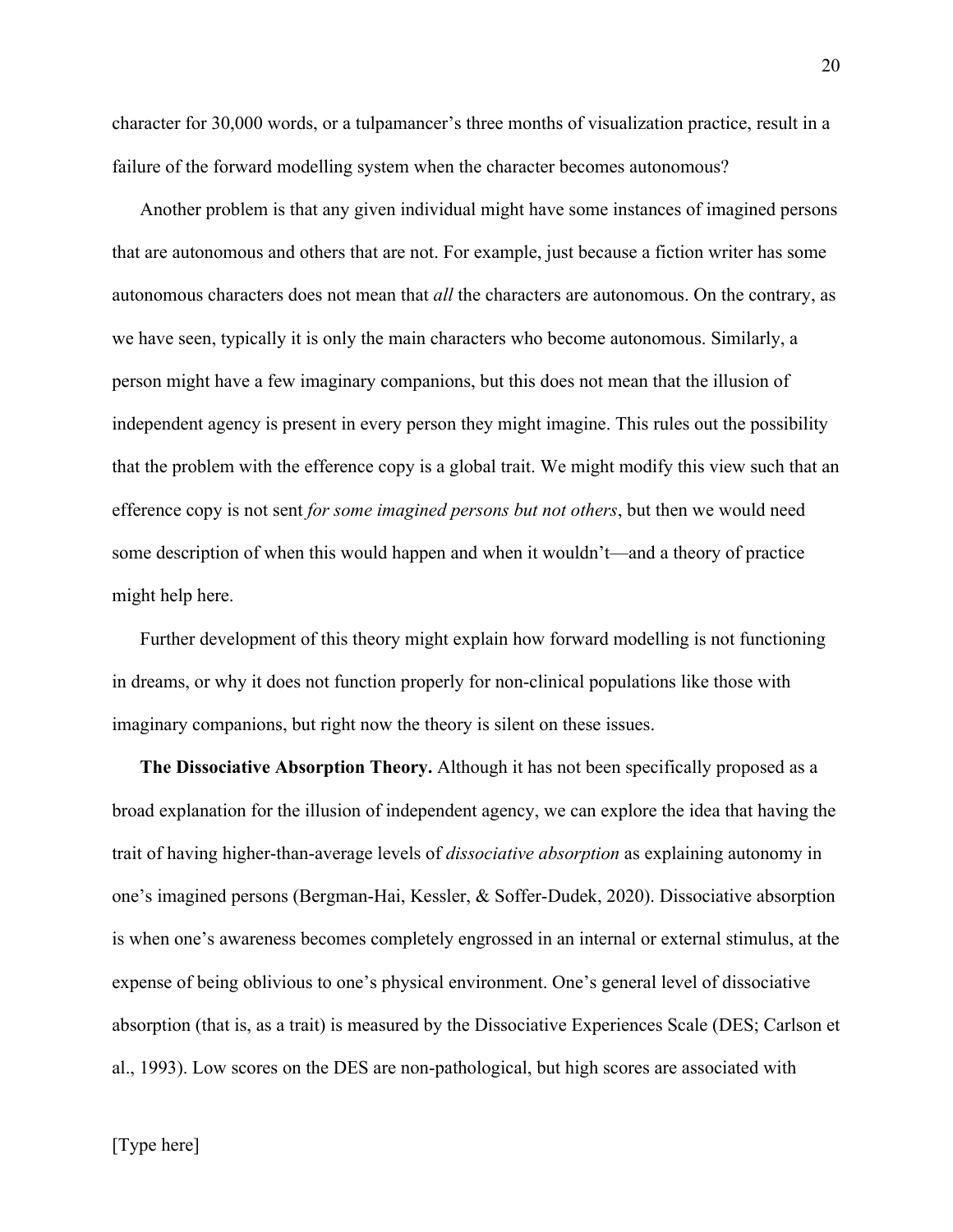dissociation disorders, and a very dissociation might reflect the presence of Dissociative Identity Disorder (Simeon et al., 2009). A similar construct is simply known as *absorption*, and is measured with a different test, the Tellegen Absorption Scale (TAS; Tellegen & Atkinson, 1974.) DES and TAS scores are moderately correlated (Levin & Spei, 2004).

How might dissociative absorption explain the illusion of independent agency? Dissociative absorption is characterized by an intense attention and consciousness of one aspect of internal or external stimulus, and a dramatically reduced attention to everything else. If someone is prone to dissociative absorption, then if they are not focused on the (simulated) intentions of an imagined person then they will not be conscious of them, resulting in an illusion of independent agency. If dissociative absorption is the reason for the illusion, then we should see higher levels of it (as measured on the DES) in those who more often experience the illusion.

There is evidence to support this position. An empirical study of populations of fiction writers showed a positive correlation between dissociative absorption and autonomous characters in their writing (Taylor, Hodges, & Kohányi , 2003). Children who have imaginary companions also score high on absorption (Kidd, Rogers, & Rogers, 2010).

People with high levels of dissociative absorption also are worse at remembering content they have generated themselves, but not content they take in through their senses; these participants also report a subjective feeling of a diminished sense of agency in general (Bergman-Hai, Kessler, & Soffer-Dudek, 2020). Studies of patients with dissociation-related disorders show that they have problems with source attribution (Chiu et al, 2016.) Note that these studies look at one's sense of agency for self-generated content in general, not specifically that of imagined persons. Imagined persons are one example of self-generated content.

21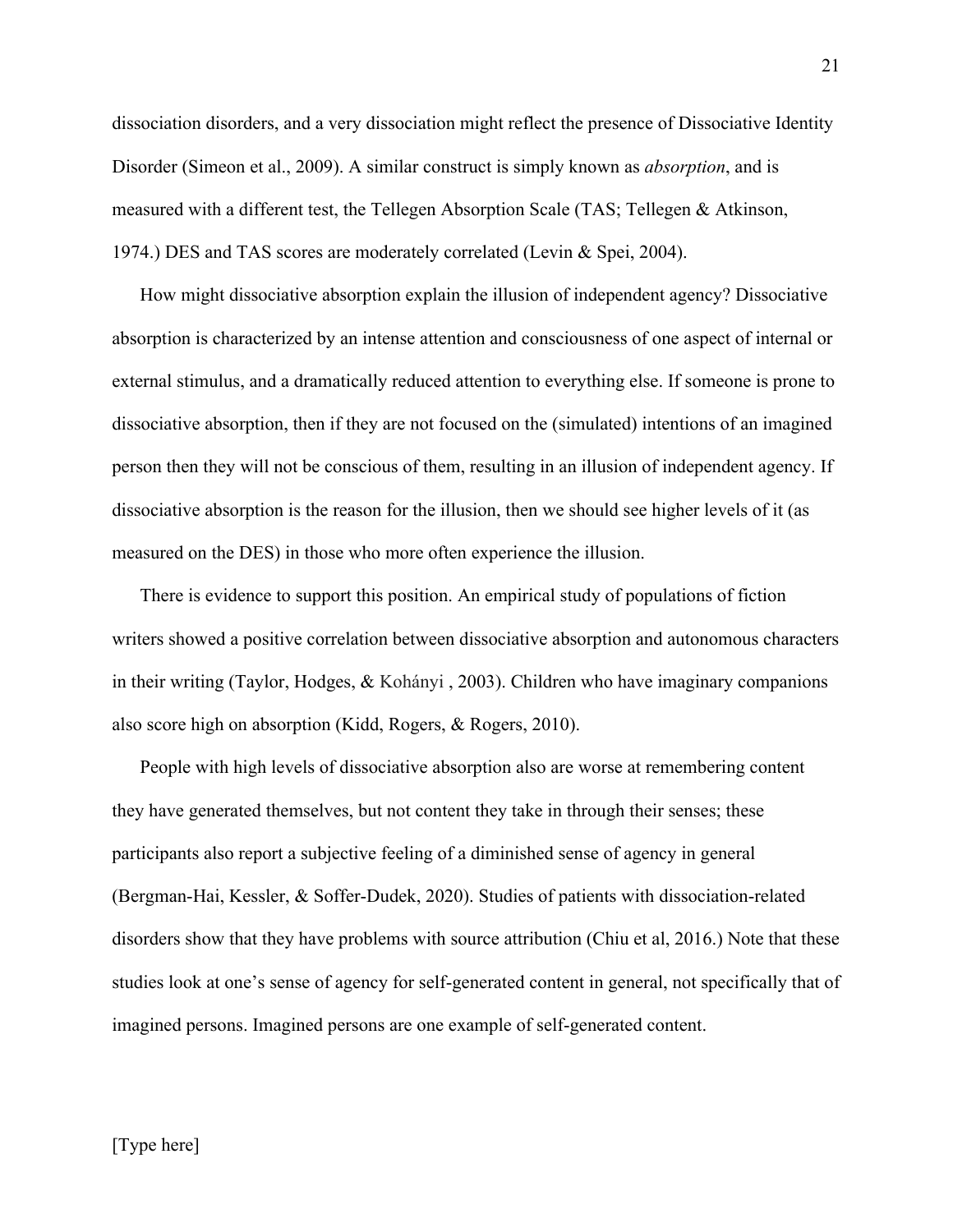The dissociative absorption theory I have sketched out here suggests that it is one's level of dissociative absorption that predicts autonomy in imagined persons. It would predict that the autonomy of an imagined person would be just one example of a lack of source monitoring insight in general. That is, a person high in the trait of dissociative absorption would have trouble attributing their own thoughts and actions to themselves, and their imagining of people is just one example of this.

This theory alone has trouble explaining why there is variance in the autonomy of imagined person in the same individual. One person might have autonomous imagined persons in dreams, but full control of their imagined persons in daydreams. A person might have an autonomous imaginary companion, but not every person they imagine has this trait. It also does not explain why fiction writers would only have a few autonomous characters, and why this tends to happen only after writing about them for many chapters.

I do not want to suggest that these alternative explanations are incompatible with each other or with the theory of practice I have presented in this paper. It could very well be the case that an imagined person will tend to become autonomous for an individual with practice and also be true that this process is facilitated and accelerated by high dissociative absorption or problems with efference copies. A multi-factor explanation might be correct.

#### **4. Conclusion**

My theory is that when imagined characters are complex but not well-practiced, they will always be non-autonomous. That is, they will feel to be under the control of the imaginer. Imagined characters who feel autonomous are so because they are well-understood or well-practiced. That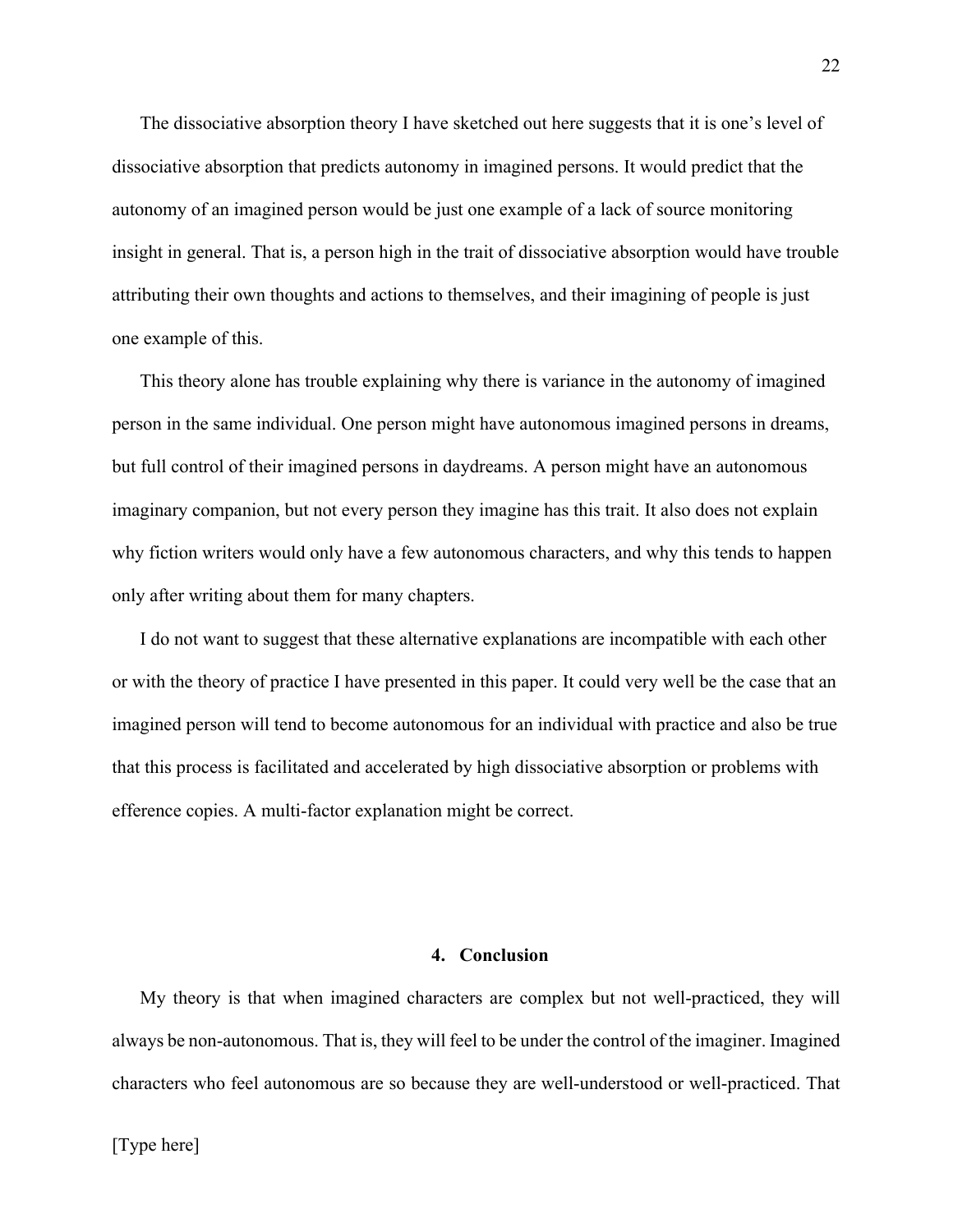is, the mental model for that character is so rich that it can be used unconsciously. These might be "stock" characters that are reasoned about frequently, or well-practiced complex characters, such as some major characters in author's stories, or people one knows well.

From what we know of imagined characters, in their various forms, the theory presented here predicts some of what we observe in human experience, but not everything.

The theory predicts well some authors' experiences of major characters becoming autonomous only after many hours of rehearsal. This is also true of the relationship between tulpamancers and their tulpas. This also might be true of imaginary companions, but our lack of data on the autonomy of proto-imaginary companions means we just do not know yet. We simply do not have data to support or falsify the theory for imaginary companions.

For dream characters and hallucinated characters, we also suffer from a lack of data in terms of whether they are all either stock or well-practiced, as the theory predicts. If people can dream of poorly-practiced, complex characters, it would be counterevidence to this theory.

Daydreams pose a clear challenge to the theory, because in typical daydreams (anecdotally), all characters are non-autonomous, including ones that are well-practiced, such as those of people close to us and stock characters. The same imagined character will be non-autonomous in a daydream but autonomous in a dream, regardless of how complex the mental model is for that character.

A further problem is that there are some major differences between how automaticity works for motor action and imagined persons. An automatized action, such as driving, is guided by conscious goals, but the lower-level muscle actions are automatic. They are rather inflexible, and predictable. When a mind creates dream character behavior, there are none of these features. This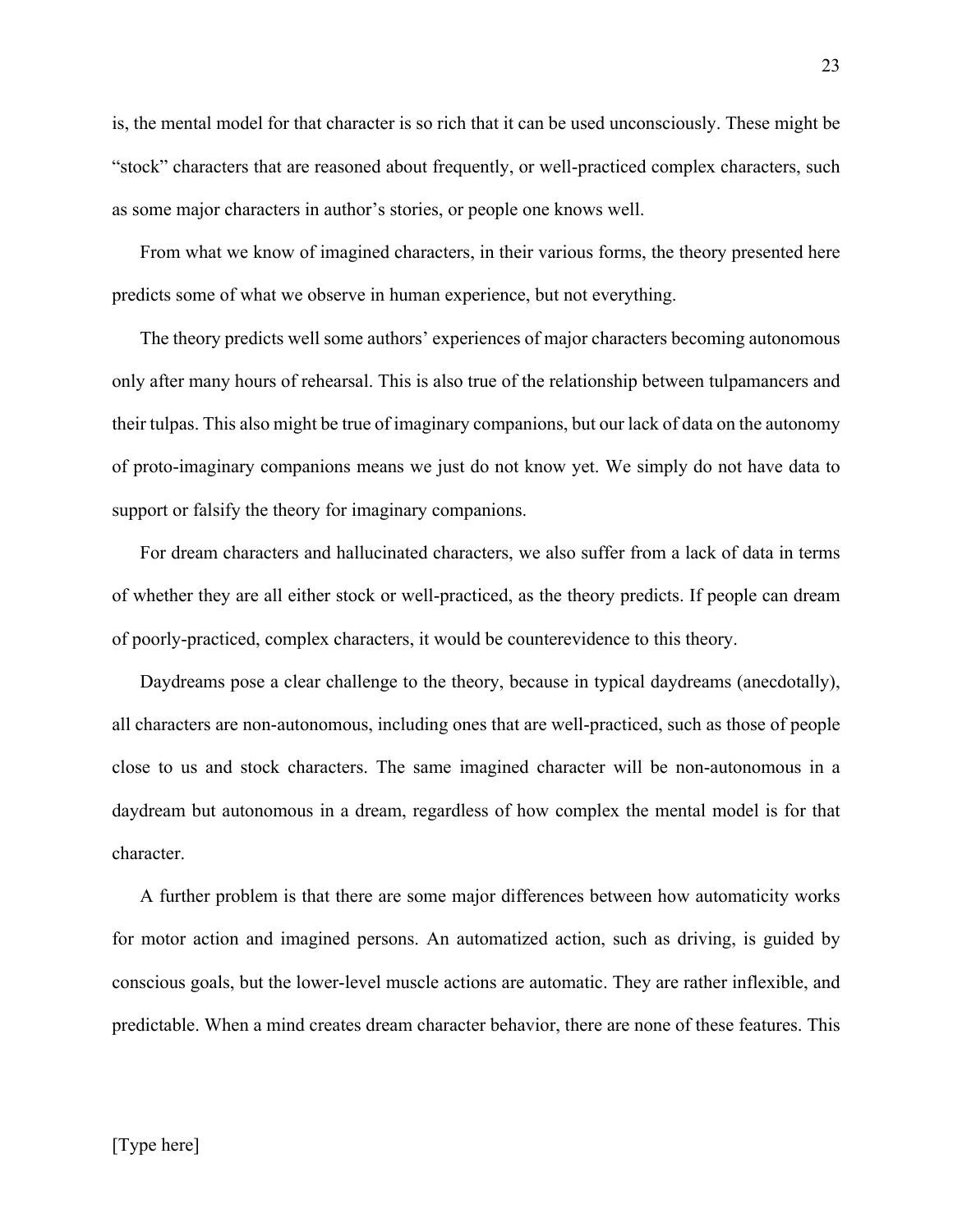inconsistency with other forms of automatization makes the practice theory more suspect. My theory has no explanation for these exceptions.

In conclusion, it appears that ideas of mental models of people, and automatization ideas from what we know about learning, are a good start to a theory of why some imagined characters are autonomous and some are not. But much data are missing, and some data appear to contradict it, which means the practice theory is, at best, only a part of the answer.

Some intriguing questions remain unanswered: are imaginary companions autonomous right away? How long does it take for imaginary companions to become autonomous? Does this length of time match that of the experiences of tulpamancers and some authors? Are hallucinated and dream characters always well-known or stock? Why are some well-practiced characters (such as our loved ones) autonomous in dreams but non-autonomous in daydreams and fantasies?

Some scholars break the phenomenology of agency into components, such as mental causation, authorship, and effort (Bayne & Levy, 2006). Mental causation is a feeling that something happened in your mind to cause the action or thought. Authorship is the feeling that you, voluntarily, caused the action or thought, and effort reflects the feeling that one had to do some mental work to make it happen. Reports on the illusion of independent agency conflate these constituent feelings. But do they always go together? When someone reports that they feel out of control of a character, it might, on some occasions, mean that they feel authorship but no mental causation where such a feeling was expected. Empirical investigations of these constituent feelings in dreaming, imaginary companions, and so on might allow for a more nuanced understanding of the phenomenon.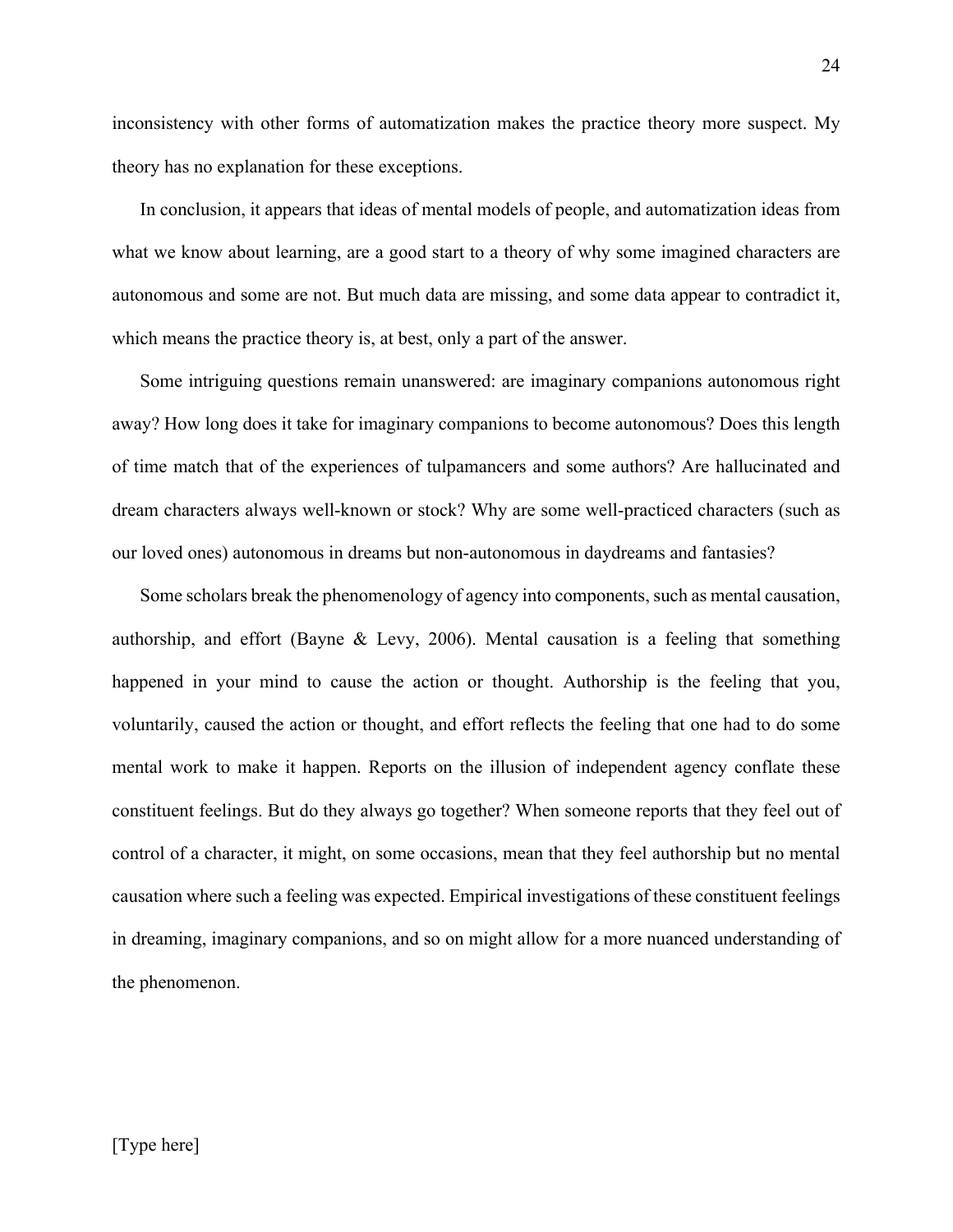## **Acknowledgements**

Several anonymous reviewers for this paper were very helpful in fleshing out some of the nuances of this issue.

## **References**

- Alderson-Day, B., Bernini, M., & Fernyhough, C. (2017). Uncharted features and dynamics of reading: Voices, characters, and crossing of experiences. *Consciousness and Cognition*, *49*, 98-109.
- Alderson-Day, B., Woods, A., Moseley, P., Common, S., Deamer, F., Dodgson, G., & Fernyhough, C. (2021). Voice-hearing and personification: characterizing social qualities of auditory verbal hallucinations in early psychosis. *Schizophrenia bulletin*, *47*(1), 228- 236.
- Bayne, T., & Levy, N. (2006). The feeling of doing: Deconstructing the phenomenology of agency. In S. Sebanz, & W. Prinz (Eds.). *Disorders of volition* (pp. 49–68). Cambridge, MA: MIT Press.
- Bregman-Hai, N., Kessler, Y., & Soffer-Dudek, N. (2020). Who wrote that? Automaticity and reduced sense of agency in individuals prone to dissociative absorption. *Consciousness and Cognition*, *78*, 102861.
- Brown, G. H. (2019). *Blurred Lines Between Role and Reality: A Phenomenological Study of Acting*. Doctoral dissertation, Antioch University.
- Burke, W. (2002). The neural basis of Charles Bonnet hallucinations: A hypothesis. *Journal of Neurology, Neurosurgery, and Psychiatry,* 73, 535—541.
- Carlson, E. B., Putnam, F. W., Ross, C. A., Torem, M., Coons, P., Dill, D. L., ... Braun, B. G. (1993). Validity of the dissociative experiences scale in screening for multiple personality disorder: A multicenter study. *American Journal of Psychiatry*, 150(7), 1030–1036.
- Chiu, C. De, Tseng, M. C. M., Chien, Y. L., Liao, S. C., Liu, C. M., Yeh, Y. Y., & Hwu, H. G. (2016). Misattributing the source of self-generated representations related to dissociative and psychotic symptoms. *Frontiers in Psychology*, 7, 1–10.
- Corstens, D., & Longden, E. (2013). The origins of voices: links between life history and voice hearing in a survey of 100 cases. *Psychosis*, *5*(3), 270-285.
- David-Neel, M. A. (2012). *Magic and mystery in Tibet*. New York: Courier Corporation.
- Davis, P. (2018). Adult report of imaginary companion play in childhood and its relation to concurrent prodromal symptom report. Talk at *Personification Across Disciplines 2018*, Durham, UK.
- Epley, N., Converse, B. A., Delbosc, A., Monteleone, G. A., & Cacioppo, J. T. (2009). Believer's estimates of God's beliefs are more egocentric than estimates of other people's beliefs. *Proceedings of the National Academy of Sciences of the United States of America*, *106*(51), 21533-21538.
- Fernyhough, C., Watson, A., Bernini, M., Moseley, P., & Alderson-Day, B. (2019). Imaginary companions, inner speech, and auditory verbal hallucinations: What are the relations?. *Frontiers in Psychology*, 10, 1665.
- Ford, J.M. & Hofman, R.E. (2013). Functional brain imaging of auditory hallucinations: From self-monitoring deficits to co-opted neural resources. In R. Jardri, A. Cachia, P. Thomas,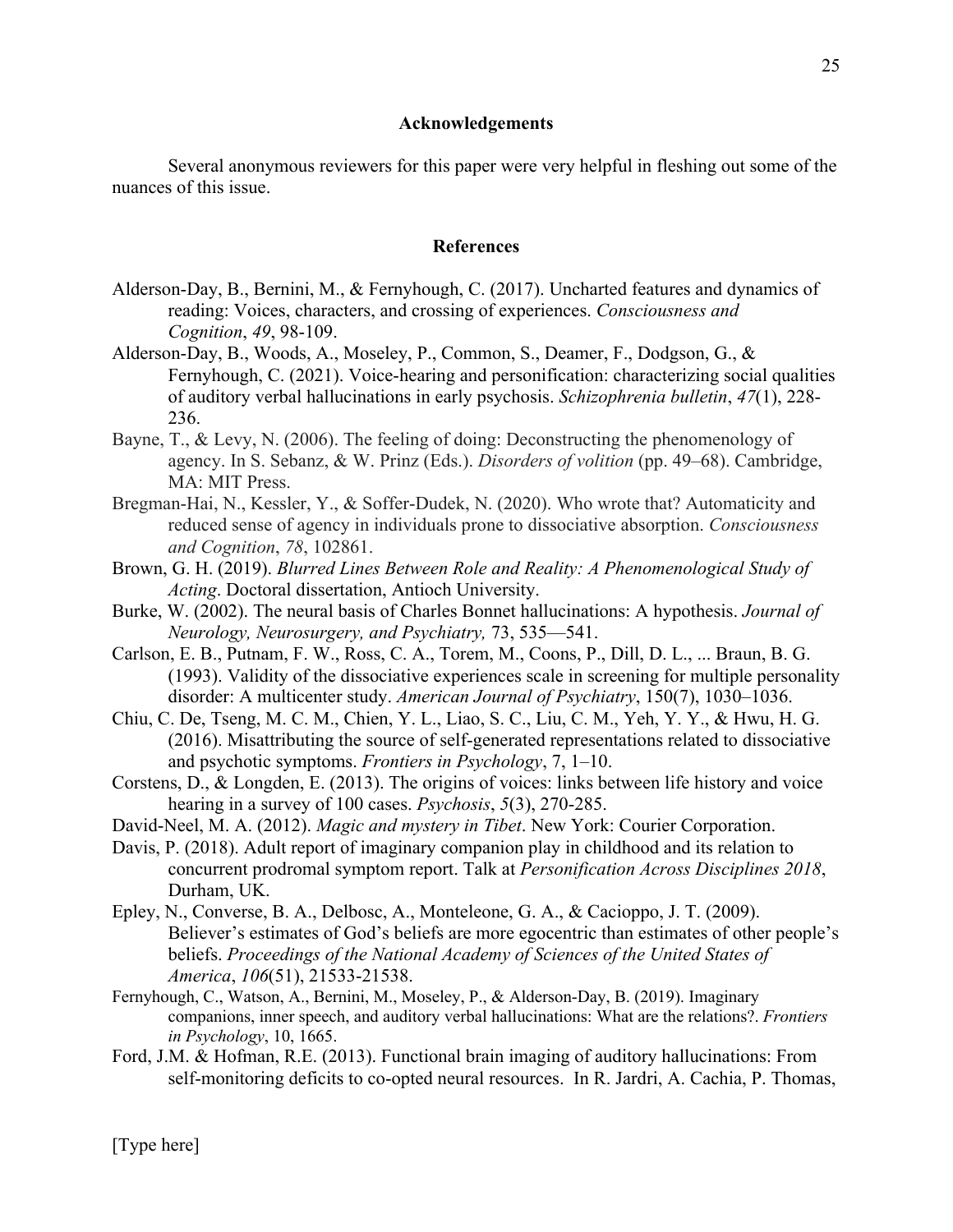& D. Pins (Eds.) *The neuroscience of hallucinations*. (pp. 359--373). New York, NY: Springer.

- Foxwell, J. (2018). 'I won't be involved with this fictional plot:' Characters' agency and authors' intentions. Talk at *Personification Across Disciplines*, Durham, UK.
- Foxwell, J., Alderson-Day, B., Fernyhough, C., & Woods, A. (2020). 'I've learned I need to treat my characters like people': Varieties of agency and interaction in Writers' experiences of their Characters' Voices. *Consciousness and Cognition*, *79*, 102901.
- Harris, P. L. (2000). *The work of the imagination*. Oxford, UK: Blackwell Publishers Ltd.
- Hill, K. & Linden, D.E.J. (2013). Hallucinatory experiences in non-clinical populations. In R. Jardri, A. Cachia, P. Thomas, & D. Pins (Eds.) *The neuroscience of hallucinations.* (pp. 21-41). New York, NY: Springer.
- Hoffman, R. E. (2007). A social deafferentation hypothesis for induction of active schizophrenia. *Schizophrenia bulletin*, *33*(5), 1066-1070.
- Jones, S. R., & Fernyhough, C. (2007). Thought as action: Inner speech, self-monitoring, and auditory verbal hallucinations. *Consciousness and Cognition*, *16*(2), 391-399.
- Jung, C. (2009). *The Red Book.* New York: W.W. Norton.
- Juliani, A. (N.D.). On tulpas. *Unpublished Manuscript.* Retrieved May 12, 2020 from http://www.academia.edu/download/41047885/On\_Tulpas.pdf
- Keen, C., Murray, C., & Payne, S. (2013). Sensing the presence of the deceased: A narrative review. *Mental Health, Religion & Culture*, *16*(4), 384-402.
- Kidd, E., Rogers, P., & Rogers, C. (2010). The personality correlates of adults who had imaginary companions in childhood. *Psychological Reports*, 107(1), 163-172.
- Leudar, I., Thomas, P., McNally, D., & Glinski, A. (1997). What voices can do with words: pragmatics of verbal hallucinations. *Psychological medicine*, *27*(4), 885-898.
- Levin, R., & Spei, E. (2004). Relationship of purported measures of pathological and nonpathological dissociation to self-reported psychological distress and fantasy immersion. *Assessment*, 11(2), 160–168.
- Luhrmann, T., Nusbaum, H. & Thisted, R. (2010). The Absorption Hypothesis: Learning to Hear God in Evangelical Christianity. *American Anthropologist*, Vol. 112/1, 2010, 66-78.
- Martin, A., Thompson, B., & Lancaster, S. (2020, May 11). Personality characteristics of tulpamancers and their tulpas. *PsyArXiv* https://doi.org/10.31234/osf.io/5t3xk
- Powers III, A. R., Kelley, M. S., & Corlett, P. R. (2017). Varieties of voice-hearing: psychics and the psychosis continuum. *Schizophrenia bulletin*, *43*(1), 84-98.
- Rees, D. W. (1971). The hallucinations of widowhood. *British Medical Journal*, 4, 37—41.
- Revonsuo, A. (2000). The reinterpretation of dreams: An evolutionary hypothesis of the function of dreaming. *Behavioral and brain sciences*, *23*(06), 877--901. Page 891.
- Revonsuo, A., Tuominen, J., & Valli, K. (2015). The avatars in the machine: Dreaming as a simulation of social reality. In Open MIND. Open MIND. Frankfurt am Main: MIND Group.
- Sacks, O. (2012). *Hallucinations*. New York: Vintage.
- Schucman, H. & Thetford, W.T. (Ed.) (2009). *A course in miracles.* New York, NY: Course in Miracles Society.
- Simeon, D., Giesbrecht, T., Knutelska, M., Smith, R. J., & Smith, L. M. (2009). Alexithymia, absorption, and cognitive failures in depersonalization disorder: A comparison to posttraumatic stress disorder and healthy volunteers. *The Journal of Nervous and Mental Disease*, 197(7), 492–498.

[Type here]